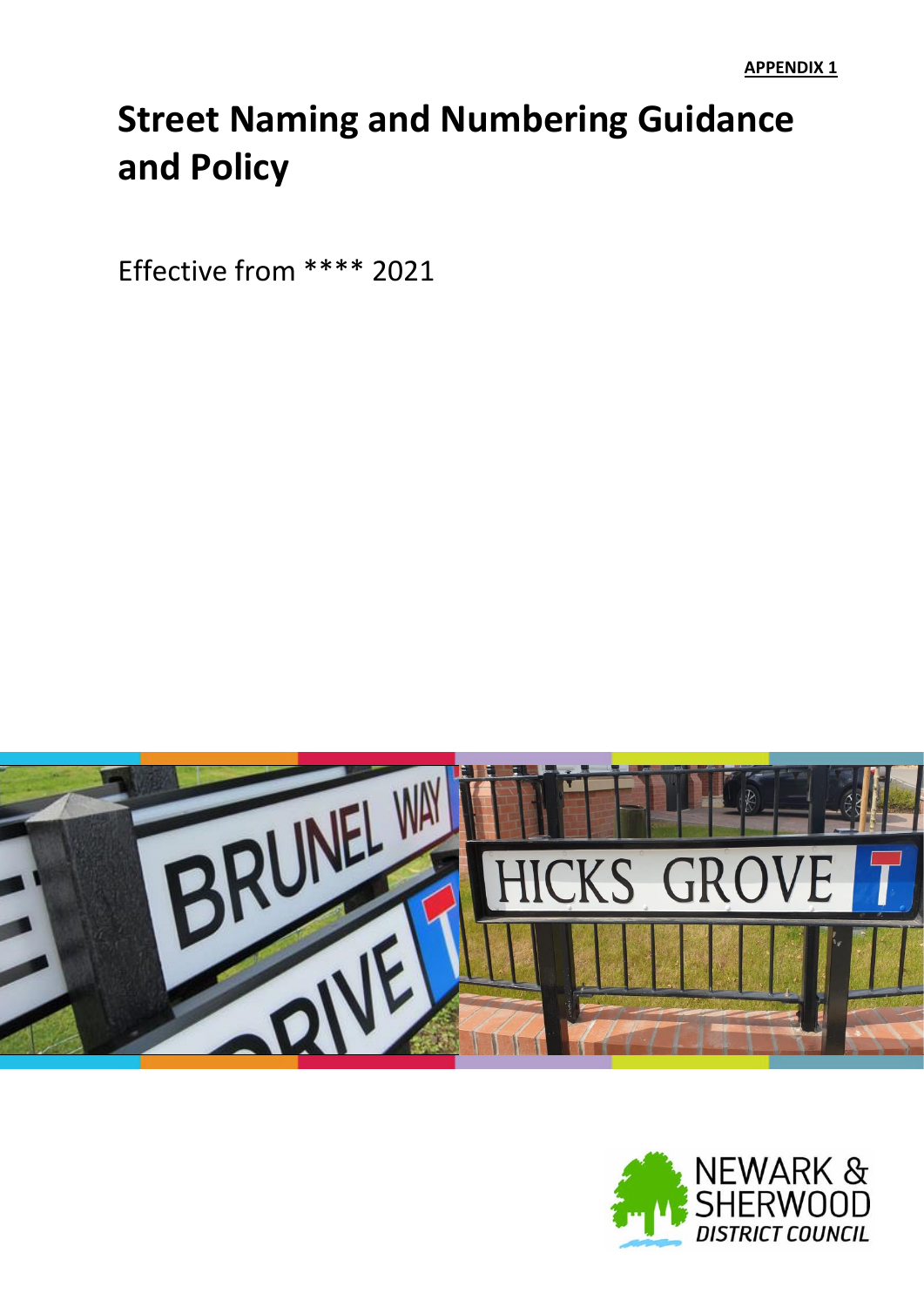## **Contents**

| 1.  |     |  |
|-----|-----|--|
| 2.  |     |  |
| 3.  |     |  |
| 4.  |     |  |
| 5.  |     |  |
| 6.  |     |  |
|     |     |  |
|     |     |  |
| 7.  |     |  |
| 8.  |     |  |
| 9.  |     |  |
| 10. |     |  |
| 11. |     |  |
|     |     |  |
|     |     |  |
|     |     |  |
| 12. |     |  |
| 13. |     |  |
| 14. |     |  |
| 15. |     |  |
| 16. |     |  |
| 17. |     |  |
| 18. |     |  |
| 19. |     |  |
| 20. |     |  |
| 21. |     |  |
| 22. |     |  |
| 23. |     |  |
|     | 24. |  |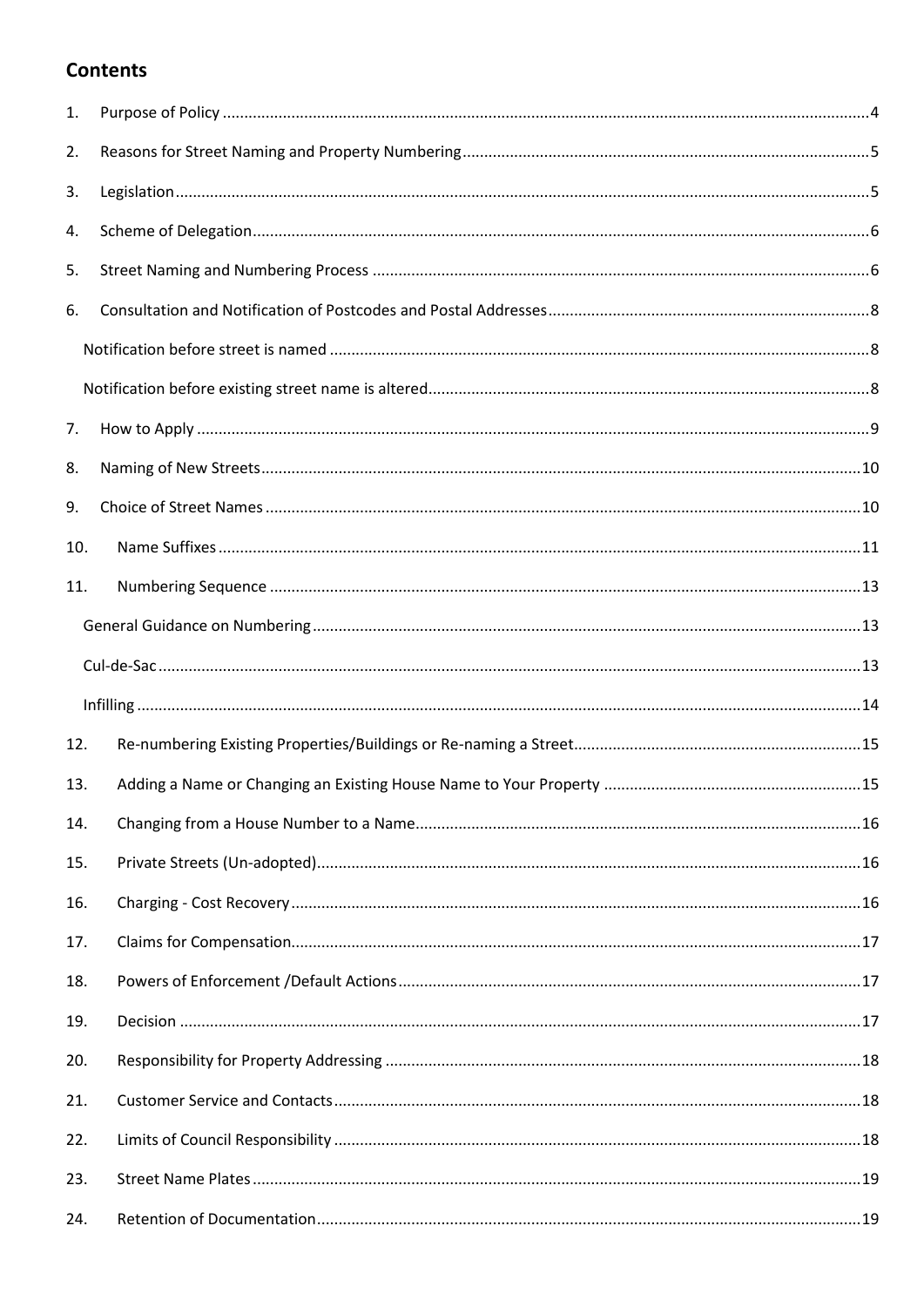| Legislation Section 64: Town Improvement Clauses Act 1847 - Houses to be numbered and streets named23 |  |
|-------------------------------------------------------------------------------------------------------|--|
| Section 65: Town Improvement Clauses Act 1847 - Numbers of houses to be renewed by occupiers23        |  |
| Section 17: Public Health Act 1925 - Notice to urban Local Authority before street is named 23        |  |
|                                                                                                       |  |
|                                                                                                       |  |
|                                                                                                       |  |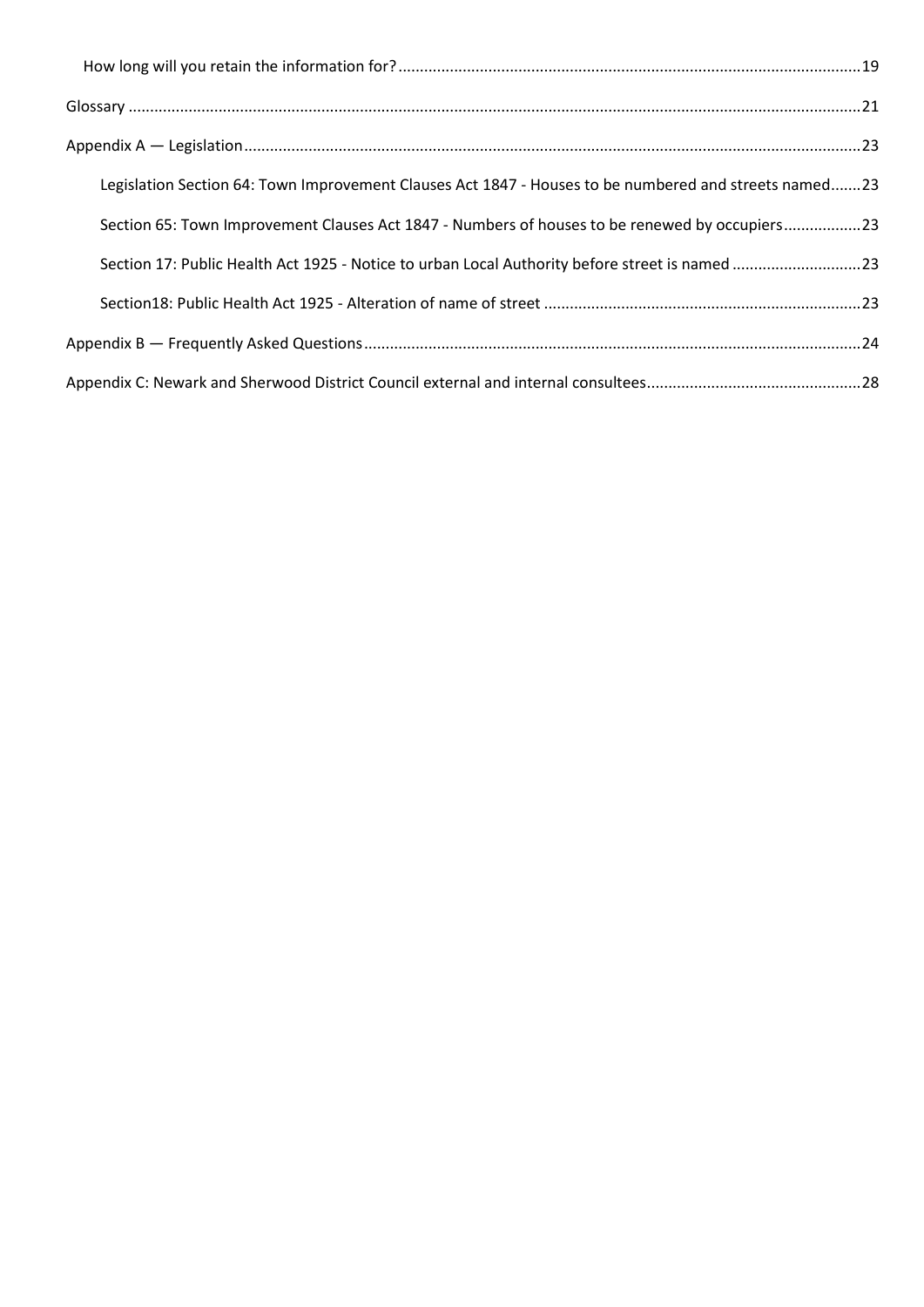## <span id="page-3-0"></span>**1. Purpose of Policy**

- 1.1. Newark and Sherwood District Council (NSDC) is the Authority responsible for the administration of the street naming and numbering process. The purpose of the policy is to ensure all properties within Newark and Sherwood are officially addressed with a consistent and unique postal address, including Unique Property Reference Number (UPRN) and provides for a policy that is fair to everyone and creates a consistent approach to the process.
- 1.2. This power extends to commercial property as well as to domestic addresses. This includes new and converted properties, large developments and single in-fill plots, residential and commercial buildings as well as properties which may not have had official addresses assigned in the past. Where street names or previous numbers have been established without reference to the Council, the Council has the authority to issue renaming or renumbering notices, under Sections 17-19 of The Public Health Act 1925.
- 1.3. In addition to complying with appropriate legislation, this policy is compliant with the standards laid down by GeoPlace (the custodians of the National Address Gazetteer and the National Street Gazetteer), in their document "*[Data Entry Conventions and Best Practice for Addresses](https://s3.eu-west-1.amazonaws.com/static.geoplace.co.uk/downloads/GeoPlace-Data-Entry-Conventions-Best-Practice-for-Addresses-V-3.4-2016.pdf)".*  It also draws extensively on the recommendations of their Street Naming and Numbering Working Group. The Council is required to adhere to GeoPlace's standards under the terms of the Public Sector Mapping Agreement.
- 1.4. The production of this document aims to draw together our procedures and set them out in clear language.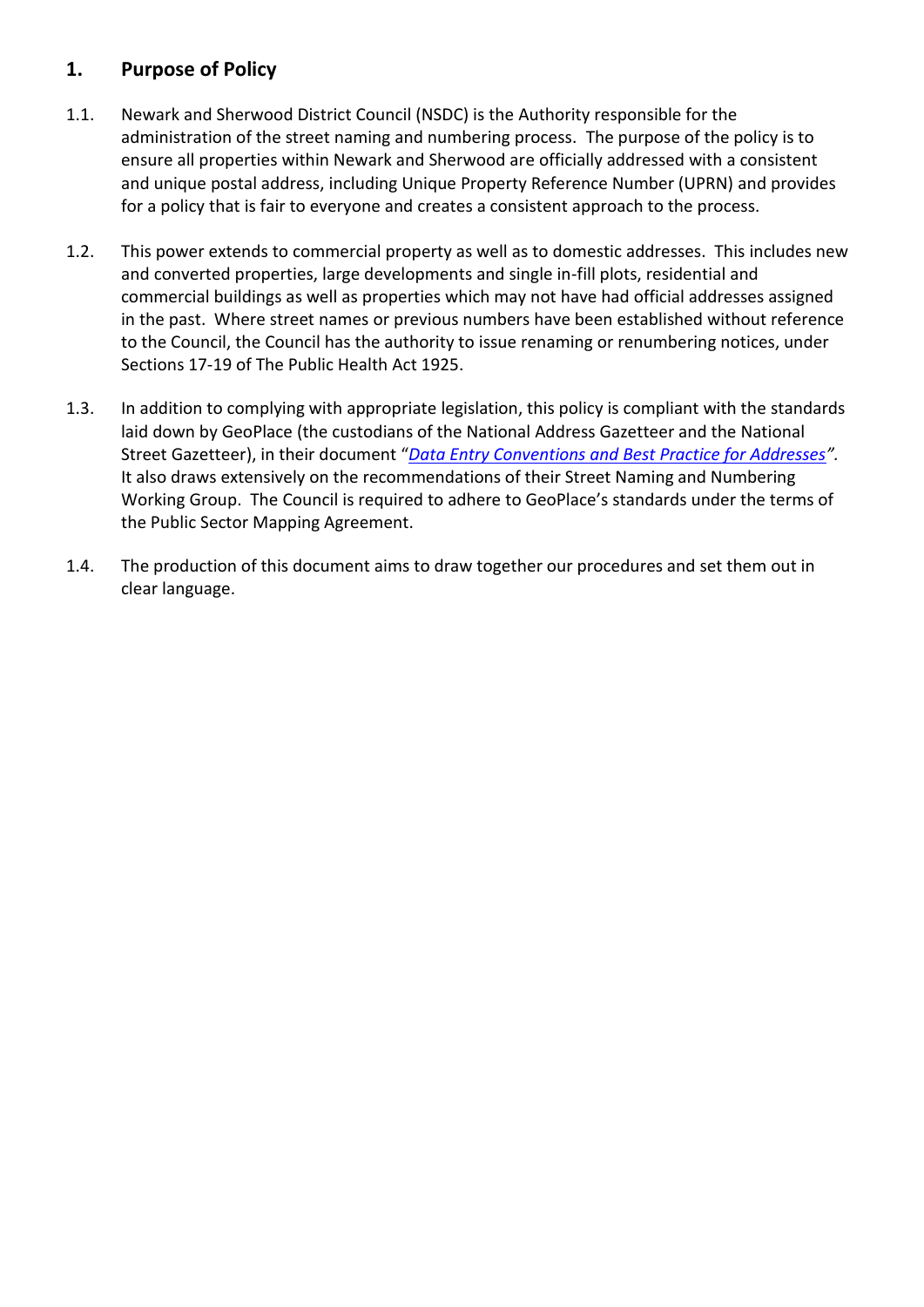## <span id="page-4-0"></span>**2. Reasons for Street Naming and Property Numbering**

- 2.1. All property development and address changes within the Newark and Sherwood District Council area are subject to the guidance contained within this Policy. Maintaining a comprehensive and high standard for naming streets and numbering or naming properties is essential in order to:
	- **•** Ensure post is delivered efficiently;
	- Facilitate emergency services finding a property without undue delay;
	- Provide consistency of property based information across local government (e.g.: ongoing accuracy of the National Address Gazetteer (NAG)) and within the community of users for addresses which aids service delivery;
	- Facilitate the reliable delivery of services and products; and
	- Enable the general public to find where they want to go.
- 2.2. If a property is not "registered" through the street naming and numbering process it will not appear in our Local Land and Property Gazetteer (LLPG). Updates of changes to addresses and our LLPG are provided to a number of organisations, including Royal Mail, emergency services, credit agencies, satellite navigation system suppliers, utility companies and many private companies. Furthermore, in our experience difficulties may be encountered in obtaining mail, goods and services from a variety of sources (e.g.: applying for a credit card, grant schemes or obtaining goods by mail order) when address information is not maintained.

## <span id="page-4-1"></span>**3. Legislation**

- 3.1. The Legislation under which naming and numbering can be carried out is:
	- Section 21 Public Health Acts Amendment Act 1907 (alteration of street name);
	- Sections 17-19 Public Health Act 1925 (naming of streets and alteration and indication of street names);
	- Town Improvement Clauses Act 1847 (street naming and numbering provisions); and
	- Sections 64 and 65 of the Town Improvement Clauses Act 1847 (street numbering).
	- Section 93 of the Local Government Act 2003
- 3.2. Adoption of Section 18 of the Public Health Act 1925 causes Section 21 of the Public Health Acts Amendment Act 1907 automatically to cease to apply. Adoption of section 19 of the 1925 Act causes the street naming provisions in the Town Improvement Clauses Act 1847 to cease to apply.
- 3.3. Newark and Sherwood District Council has resolved to apply Sections 17 (Naming of streets) and 18 (Alteration of name of streets) of the Public Health Act 1925 and Sections 64 (Buildings to be Numbered) and 65 (Numbers to be renewed by occupiers) of the Town Improvement Clauses Act 1847 and until such time as they resolve to dis-apply them, the Authority cannot use the provisions of Section 21 of the Public Health Acts Amendment Act 1907, Section 19 of The Public Health Act 1925 or the Town Improvement Clauses Act 1847 as relates to the naming of streets.
- 3.4. The Local Government Act 2003 brought about new devolved powers for Local Authorities. These included giving Council new powers to charge for non-statutory (i.e. discretionary) services (Section 93). As well as simply determining the name or number to be allocated, the Council (as part of dealing with these applications) carries out consultation with other bodies. There is no statutory requirement for such consultation, but it is clearly related to the naming and numbering functions.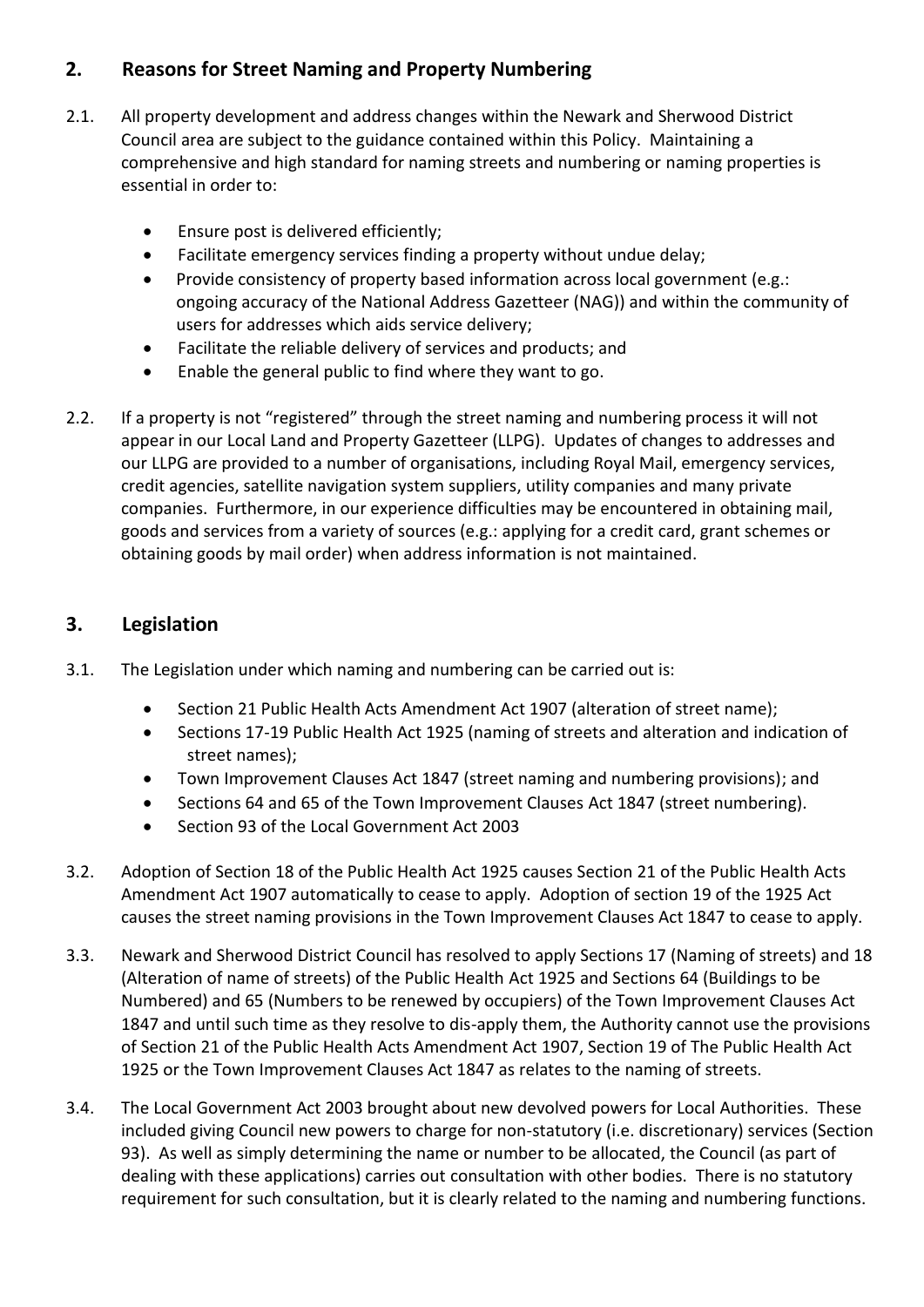The applicable charges are set out within the [Fees and Charges Document: Planning Development,](https://www.newark-sherwooddc.gov.uk/media/newarkandsherwood/imagesandfiles/planningpolicy/pdfs/fees%20and%20charges%20budget%202021-22.pdf)  [Planning Policy, Land Charges and Street Naming and Numbering](https://www.newark-sherwooddc.gov.uk/media/newarkandsherwood/imagesandfiles/planningpolicy/pdfs/fees%20and%20charges%20budget%202021-22.pdf) document.

3.5. In 1994 a British Standard (BS7666:2006 Spatial datasets for geographical referencing) was introduced. The standard comprises a number of parts covering Street Gazetteers, Land and Property Gazetteers and Delivery Points. BS7666 has been through a number of revisions with the last review taking place in 2005/2006. All addresses will be compliant with BS7666.

#### <span id="page-5-0"></span>**4. Scheme of Delegation**

4.1 The Council's Constitution, PART 2: Responsibility for Functions (May 2021) at paragraph 7.3.2 delegates the power and function of the naming and numbering of streets to the Chief Executive and Chief Officers, who in turn, in accordance with clause 7.1.7, have delegated authority to Authorised Officers.

#### <span id="page-5-1"></span>**5. Street Naming and Numbering Process**

5.1 Requests for street name and numbering schemes are received by various streams, including online form (insert link), email or commencement on site for new development.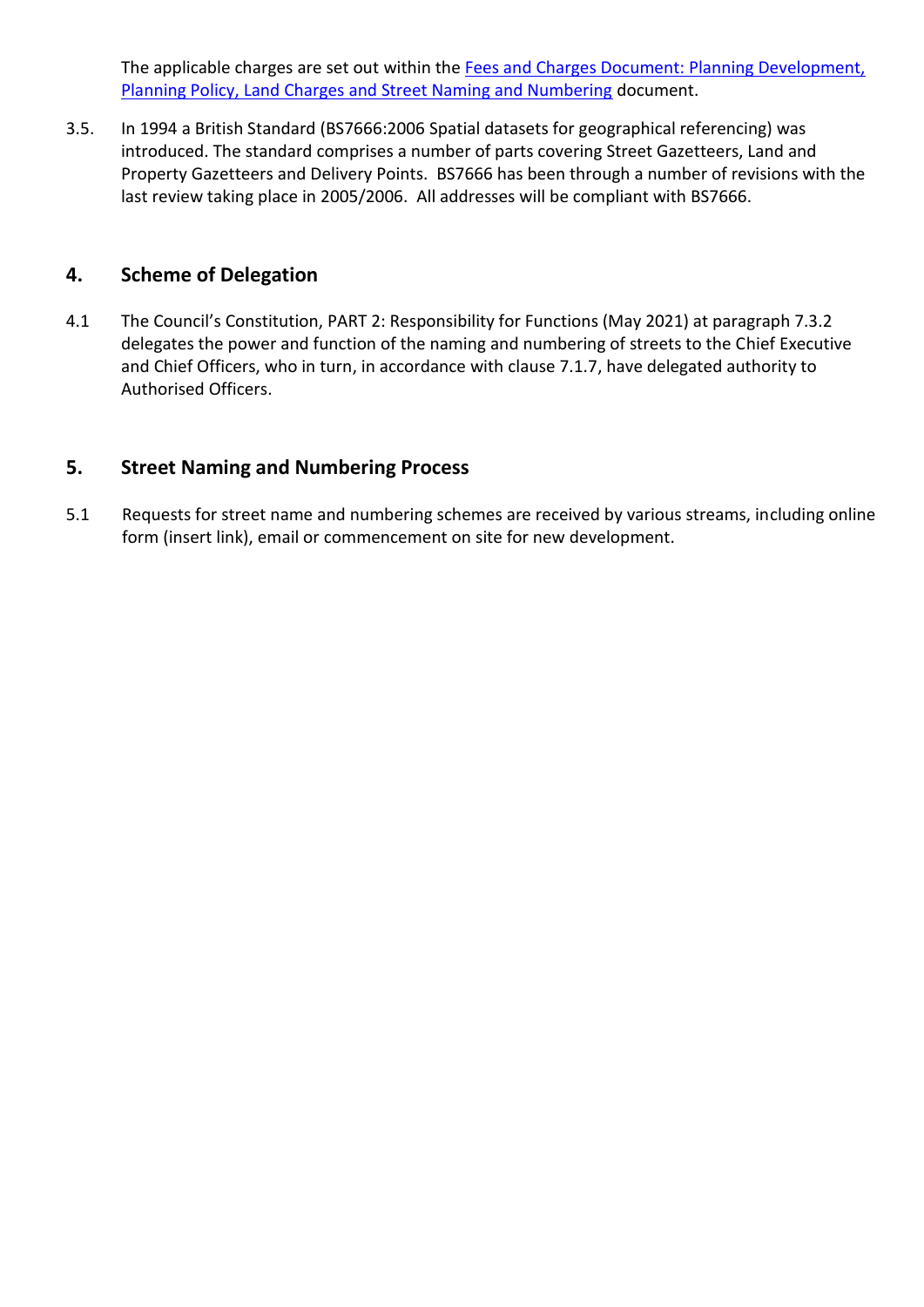

Whether you are naming a new development or amending your address, it is important to notify essential services and other interested parties of the change. We will notify our statutory consultees, a full list of which is provided in Appendix C. It is important to be aware, when naming or renaming a property, Royal Mail will not accept any change to the address unless notification has been provided by us. Furthermore, we recommend the letter you receive from us confirming the change is retained with the deeds to your property for future reference.

It is the responsibility of the rate payer/owner/occupier to notify any other organisations that you may do business with, this may include magazine subscriptions, broadband supplier etc.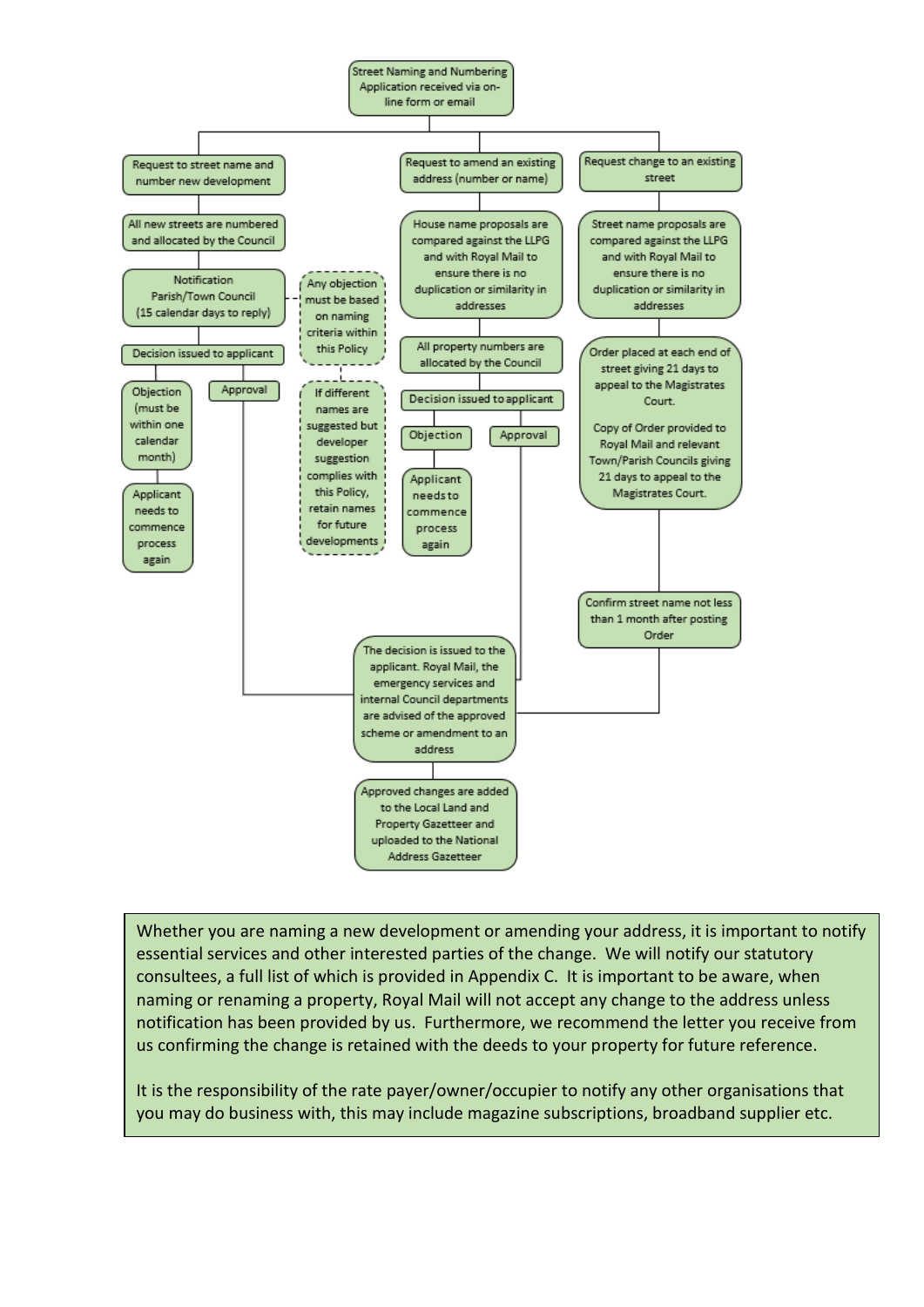## <span id="page-7-0"></span>**6. Consultation and Notification of Postcodes and Postal Addresses**

6.1 The Council has chosen to adopt Sections 17 and 18 of the Public Health Act 1925 and Sections 64 and 65 of the Towns Improvement Clauses Act 1847 for the purposes of street naming and numbering. Within these Acts, there is a legal requirement to undertake consultation for certain aspects of the role, but not all. Notwithstanding this, in order for the Service to be transparent and open, it has decided even where consultation is not legally required to undertake this process. The paragraphs below set out the detail as well as the responsibilities of other parties. requires consultation prior to adoption

#### <span id="page-7-1"></span>**Notification before street is named**

- 6.2 Section 17 of the Public Health Act 1925 requires the person proposing to name the street to give notice of the proposed name to the Council's Street Naming and Numbering department. Within one month after receipt of the notice, the department may object to the name. If no response is given after the expiration of one month, the proposer may erect the street name plate.
- 6.3 Whilst consultation is not required for the naming of streets, it is considered to be good practice to undertake this with relevant Town/Parish Councils. Upon receipt of notices, the Service will notify the Town/Parish Council via email of the suggested name who will be given 14 calendar days in which to respond. Any objection to a proposed name needs to be in accordance with the criteria set out within this Policy. Should the Town/Parish Council request a longer period of time to provide comment, consideration will be given to this taking account of the requirement to issue an objection within one month. Any Town/Parish Council not replying or requesting a longer period of time within the 14 days will be treated as accepting the name.

#### <span id="page-7-2"></span>**Notification before existing street name is altered**

- 6.4 Section 18 of the Public Health Act 1925 enables an authority to alter the name of a street, part of a street or to give a name to an un-named street. Not less than one month before making the order, the Council will post the intended order at each end of the street or part of the street, or in a conspicuous position in the street or part affected.
- 6.5 The order will contain a statement that the intended order may be made by the local authority on or at any time after the date given in the notice. The order will detail that any person who is aggrieved by the order (i.e. they do not agree with the name or name change) may, within 21 days after the notice is posted, appeal under this Act to the Magistrates' Court.
- 6.6 Additionally, when an application for renaming a street is received, we will notify Royal Mail and the relevant Town/Parish Council by providing them with a copy of the notice. They will also have the right to appeal to the Magistrates Court.
- 6.7 Once the street name(s) is/are agreed, the Service will create all official paperwork and notify relevant consultees, as set out within [Appendix C,](#page-27-0) as part of the decision process.
- 6.8 The process will take approximately 6 weeks to allow for notification and consultation with relevant parties. However, if there is an appeal, timescales will be outside of the Council's control.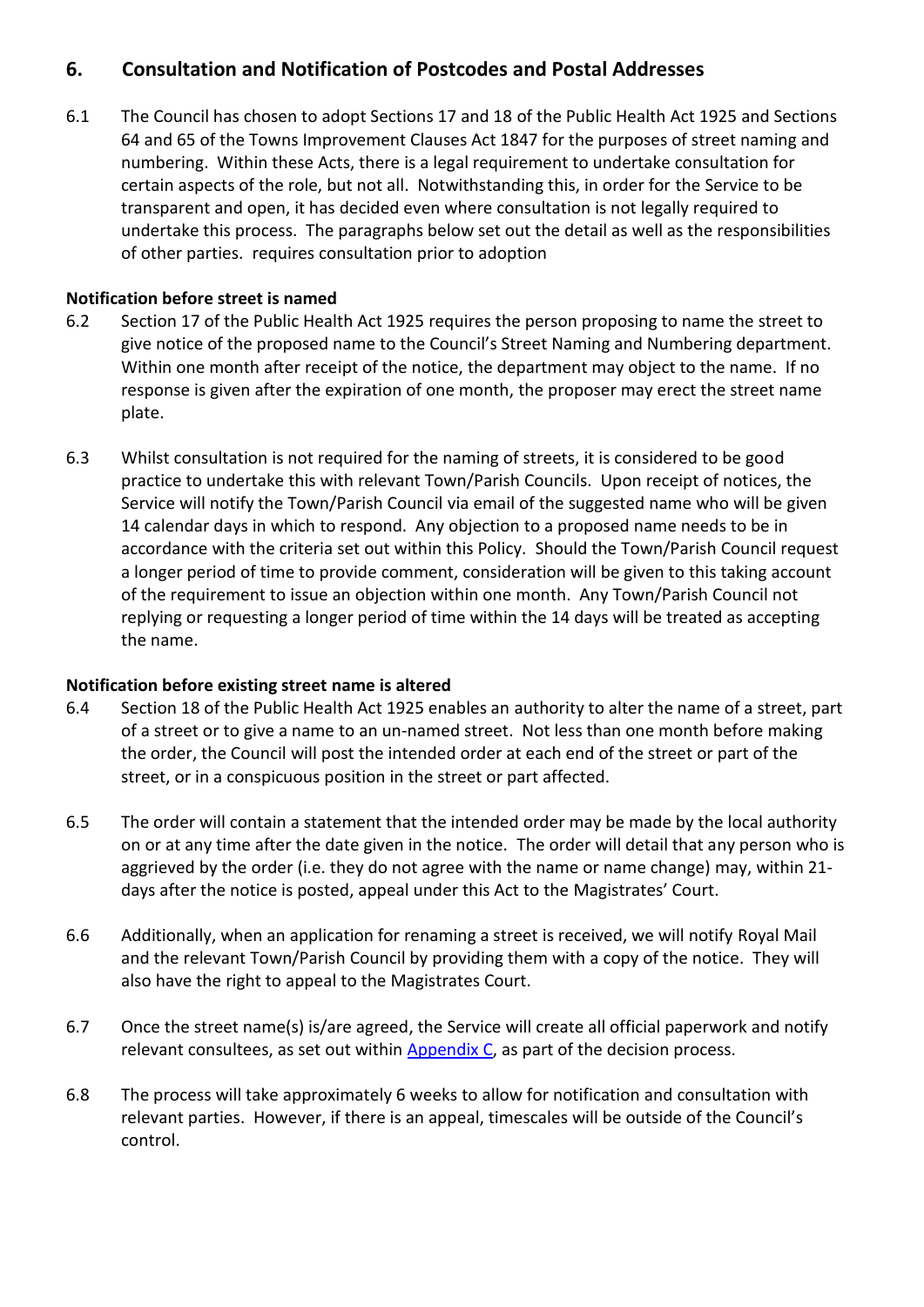## <span id="page-8-0"></span>**7. How to Apply**

- 7.1 You are advised to read this document prior to submitting your application with a focus upon those sections that apply to your particular scheme.
- 7.2 A form is available on our website for all aspects of the street naming and numbering process [click here](https://selfservice.newark-sherwooddc.gov.uk/renderform.aspx?t=40&k=7CD04EB10E5A38E0D2B9E82B6579DB74ECDACB13) or visit our website at [www.newark-sherwooddc.gov.uk/streetname/.](http://www.newark-sherwooddc.gov.uk/streetname/) It is recommended for all street naming and numbering proposals with the exception of wanting to rename or add a name to an existing property that you contact our Technical Support [\(Land](#page-17-1)  [Charges and Address Management\) Team.](#page-17-1) This will help to ensure that the application process goes as smoothly as possible.
- 7.3 In the case of major or minor (single plot or an infill plot) developments, once the developer has commenced building on site, our Street Naming and Numbering Officer in liaison with the developer, will begin the process of naming and numbering a new scheme. The Officer will refer to the approved site layout plan (as per relevant planning permission). However if this does not include sufficient details, the Officer will contact the developer and request a plan. The plan must include:
	- Name of development
	- Total number of plots
	- Plot Numbers
	- Proposed Street Name(s). Even if only 1 street is to be named, it is suggested that more than one proposed name is given.
	- Types of Property: dwellinghouses, flats/apartments, maisonettes, commercial etc.
	- For flats/apartments, details of the number of storeys and flats per storey (floor plans will be required). Details of whether occupiers will have their own personal post box or will share a communal post box should be included.
	- Door access to street
	- Site Boundary
	- Existing road from which the new development will be accessed from
	- North Arrow
- 7.4 In addition, the requisite fee must be paid with the submission of the proposal (please note, there is no fee for the initial naming scheme, only for amendments to an approved scheme).
- 7.5 In relation to street naming proposals, we encourage developers to liaise with the relevant Town/Parish Council prior to submission of names for consideration.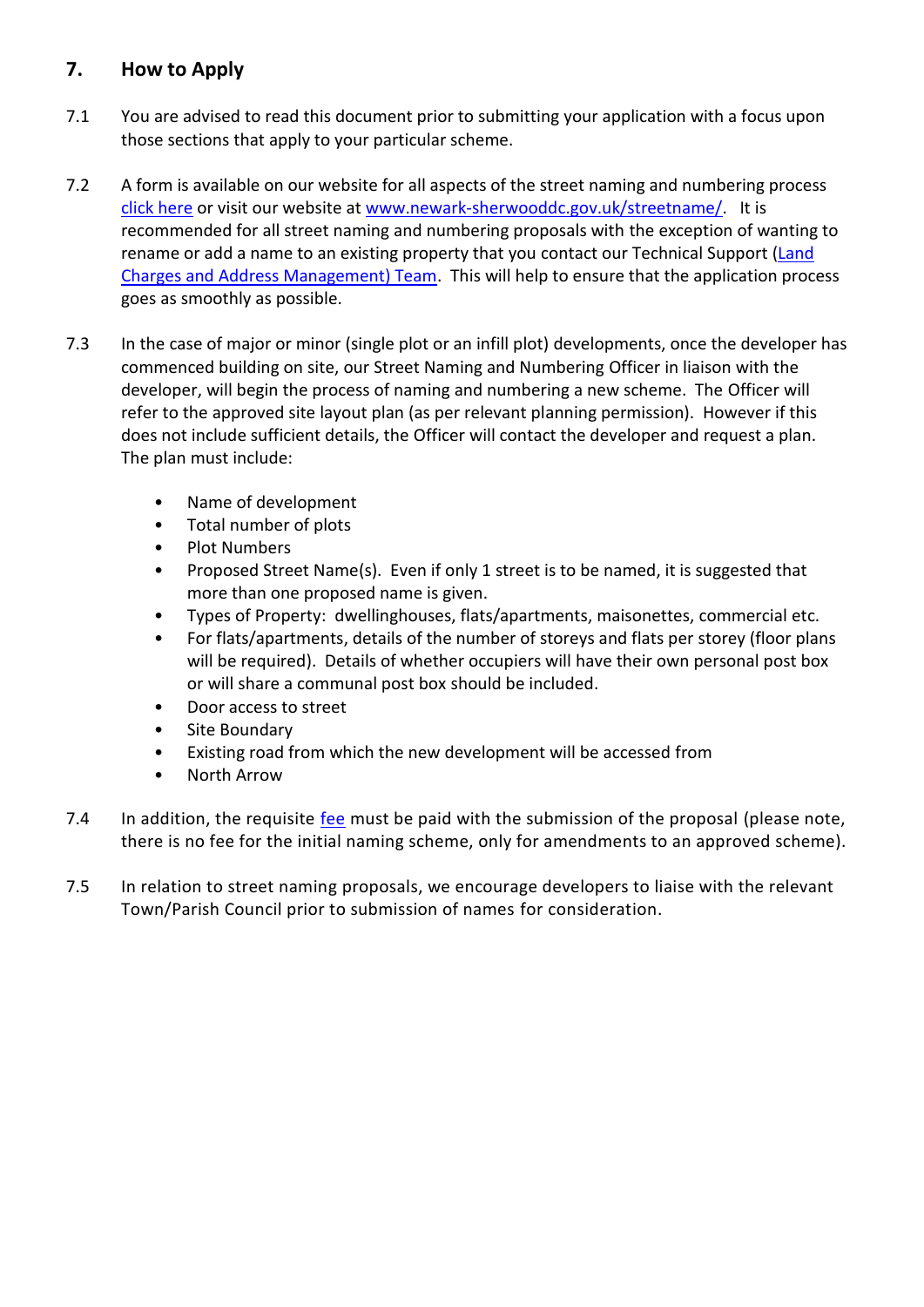## <span id="page-9-0"></span>**8. Naming of New Streets**

- 8.1 The Officer will review the plan and if necessary carry out a site visit to assess the development. If required, they will contact the developer to resolve any issues.
- 8.2 If requests are submitted for new dwellings (including flats) with a property naming scheme only (excluding numbers), we will always assign a number to the properties for the purposes of service delivery and emergency services location. If that is possible and complies with the SNN Authority's policy, the following rules will be applied:
	- If numbers exist on the Street Name, new properties will be numbered into the existing sequence.
	- If the development requires a new Street Name, all properties will be numbered.
	- If existing properties on the Street are named only, consideration will be given to numbering existing houses as well as the new properties. Existing house names would remain.

## <span id="page-9-1"></span>**9. Choice of Street Names**

- 9.1. We will not create a Street Name similar to or the same as one which already exists if any of the following conditions apply:
	- It is in use in the same locality;
	- It is in use in the same town or village;
	- It is in use in the same post town or village;
	- It is in use in the same town/village or post town/village within a neighbouring SNN Authority's administrative area.
- 9.2. The purpose of this is to avoid confusion, for example, resultant Street Names could be identical in every way including post town or which include numbers which can cause confusion, for example "20 Seven Foot Lane" sounds the same as "27 Foot Lane"
- 9.3. Street names should not be difficult to pronounce or awkward to spell. The use of names and their combination with numbers that could be considered offensive, obscene and racist or which would contravene any aspect of the Council's Equality and Diversity Strategy will not be accepted. Neither will the use of names which could be capable of deliberate misinterpretation and which could result in early demands for a change of address from occupiers. Examples include:
	- aesthetically unsuitable such as Gaswork Road, Tip House, Coalpit Lane;
	- misinterpretation Hoare Road, Typple Avenue, Swag House, Quare Street;
- 9.4. Avoid having two phonetically similar names within a postal area and, if possible, within a town i.e. Newark, Southwell, Rainworth e.g. Alfred Road and Alfred Close or Churchill Road and Birch Hill Road.
- 9.5. Names of living people will not be considered. Names of the deceased will only be considered 20 years after their death.
- 9.6. The use of names and their combination with numbers that could be easily vandalised or changed into any of the above, for example, "Canal Turn".
- 9.7. The use of names that can be construed to be used for advertising or commercial gain.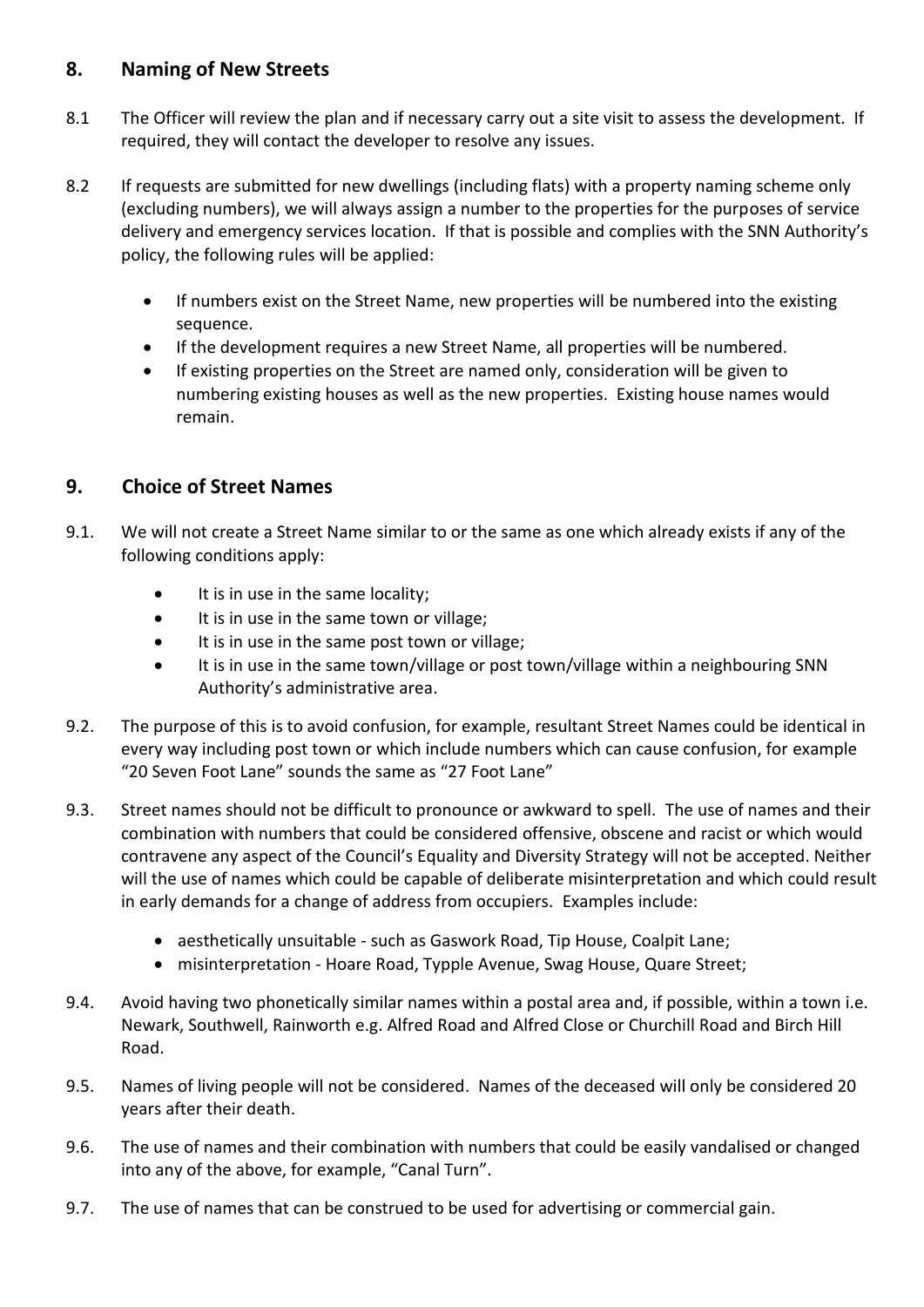- 9.8. We strongly encourage the use of any historic links to the development site to be included in the address, including previous use of the land/building. As part of the scheme, we will undertake a site history and recommend suggestions (if any can be found) to the developer and/or occupier. We have agreements in place with a number of local historians who will be consulted for suggestions.
- 9.9. The use of local names or events may also be considered, however this is not commonly undertaken. Ideally, names should have a proven relevance to the history or local geological features of the area or they should commemorate past industries or deceased local person (subject to being deceased for 20 years or more). Should you wish for a person's name to be considered, it is important you provide evidence that they have made a significant contribution to the community either at a national, regional or local level or have a historical connection to the land being developed. The person's full name will not be used (e.g. surname only). Prior approval from the named person or the person's family or estate administrators for the use of the names of deceased people in the adoption of any street name must be provided by the developer or body (including Town/Parish Councils) recommending the name. Without this, the name will not be considered.
- 9.10. The use of a name with Royal connotations: The consent of the Lord Chamberlain's office must be obtained if a name with any reference to the Royal family or the use of the word 'Royal' is suggested. For further information<https://www.royal.uk/use-royal-arms>
- 9.11. With reference to paragraph 9.9, it can sometimes be appropriate to add a short description of why a street has a particular name. Doing so increases the cost of the name plate and this will therefore be at the discretion of the developer.
- 9.12. The use of North, East, South or West (as in New Road North and New Road South) (or East, West) is only acceptable where the road is continuous and passes over a major junction. It is not acceptable when the road is in two separate parts with no vehicular access between the two. In such a case one half should be completely renamed.

## <span id="page-10-0"></span>**10. Name Suffixes**

10.1 When new street names are proposed, an appropriate suffix which is a reflection of the type of street to be constructed needs to be chosen. If you would like to propose a suffix, please refer to the list. Alternatively, we will choose one appropriate to the type of street.

| <b>Street Type</b> | <b>When to Use</b>                                                   |
|--------------------|----------------------------------------------------------------------|
| Avenue             | Can be used for residential streets                                  |
| Dene               |                                                                      |
| <b>Drive</b>       |                                                                      |
| Lea                |                                                                      |
| Pasture            |                                                                      |
| Park*              |                                                                      |
| Rise               |                                                                      |
| Vale               |                                                                      |
| <b>Bank</b>        | Usually refers to streets that have an edge, embankment or verge     |
| <b>Brook</b>       | Usually used for residential streets that run near a brook, river or |
|                    | stream                                                               |
| Chase              | Can be used for small residential streets                            |
| Croft              |                                                                      |
| Dale               |                                                                      |
| Green              |                                                                      |
| Grove              |                                                                      |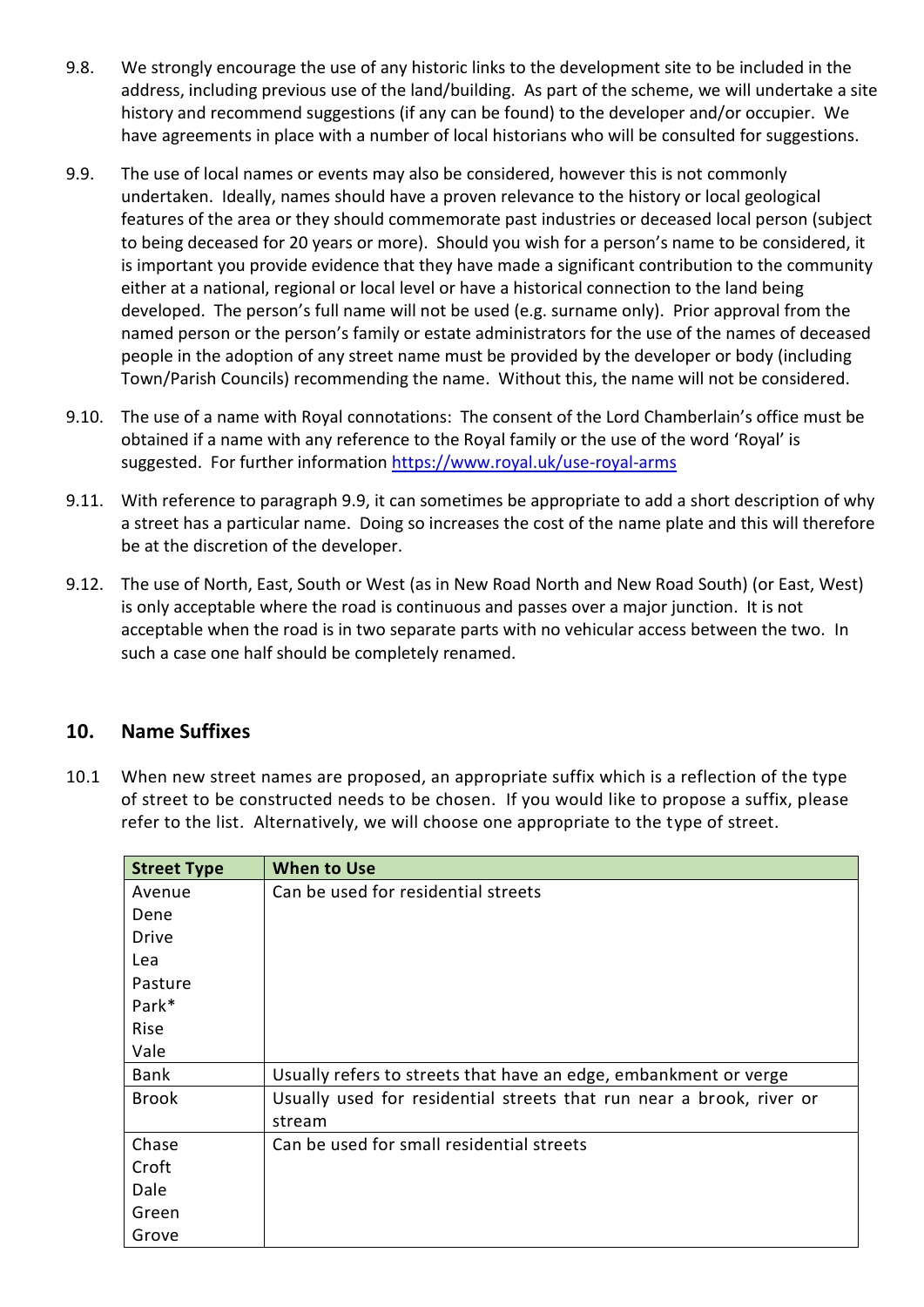| Haven         |                                                                          |
|---------------|--------------------------------------------------------------------------|
| Mead          |                                                                          |
| Meadow        |                                                                          |
| Close         | Specifically for cul-de-sac residential streets                          |
| Court         | reserved for naming buildings only such as apartments/office             |
|               | blocks/care homes                                                        |
| Crescent      | Specifically for crescent-shaped streets                                 |
| Field         | Usually refers to residential streets originally surrounded by fields or |
|               | built on them                                                            |
| Fold          | Can be used for residential farm conversions                             |
| Gardens       | Usually used for residential streets with amenity/garden land in situ    |
| Gate          | Old English term meaning 'Way'. Usually indicates a main roadway         |
|               | leading to smaller streets.                                              |
| Haven         | Indicates a street on a hill                                             |
| Lane          | Usually refers to a narrow street in the countryside                     |
| <b>Mews</b>   | Usually refers to a terrace of small townhouses                          |
| Oval          | Specifically for oval-shaped streets                                     |
| Parade        | Usually refers to a terrace of townhouses                                |
| Path          | Indicates a pedestrian only street                                       |
| Place         | Can be used for residential or commercial streets                        |
| Road          | Indicates a main roadway                                                 |
| <b>Street</b> |                                                                          |
|               |                                                                          |
| Row           | Usually refers to a terrace of townhouses                                |
| Square        | Indicates a street that forms a square                                   |
| Terrace       | Usually refers to a terraced residential street                          |
| View          | Can be used for small residential streets within view of the related     |
|               | feature e.g. Church View                                                 |
| Walk*         | Indicates a pedestrian only street                                       |
| $Way^*$       | Indicates a main roadway or a pedestrian only street                     |

\* – Indicates a main roadway and pedestrian walkway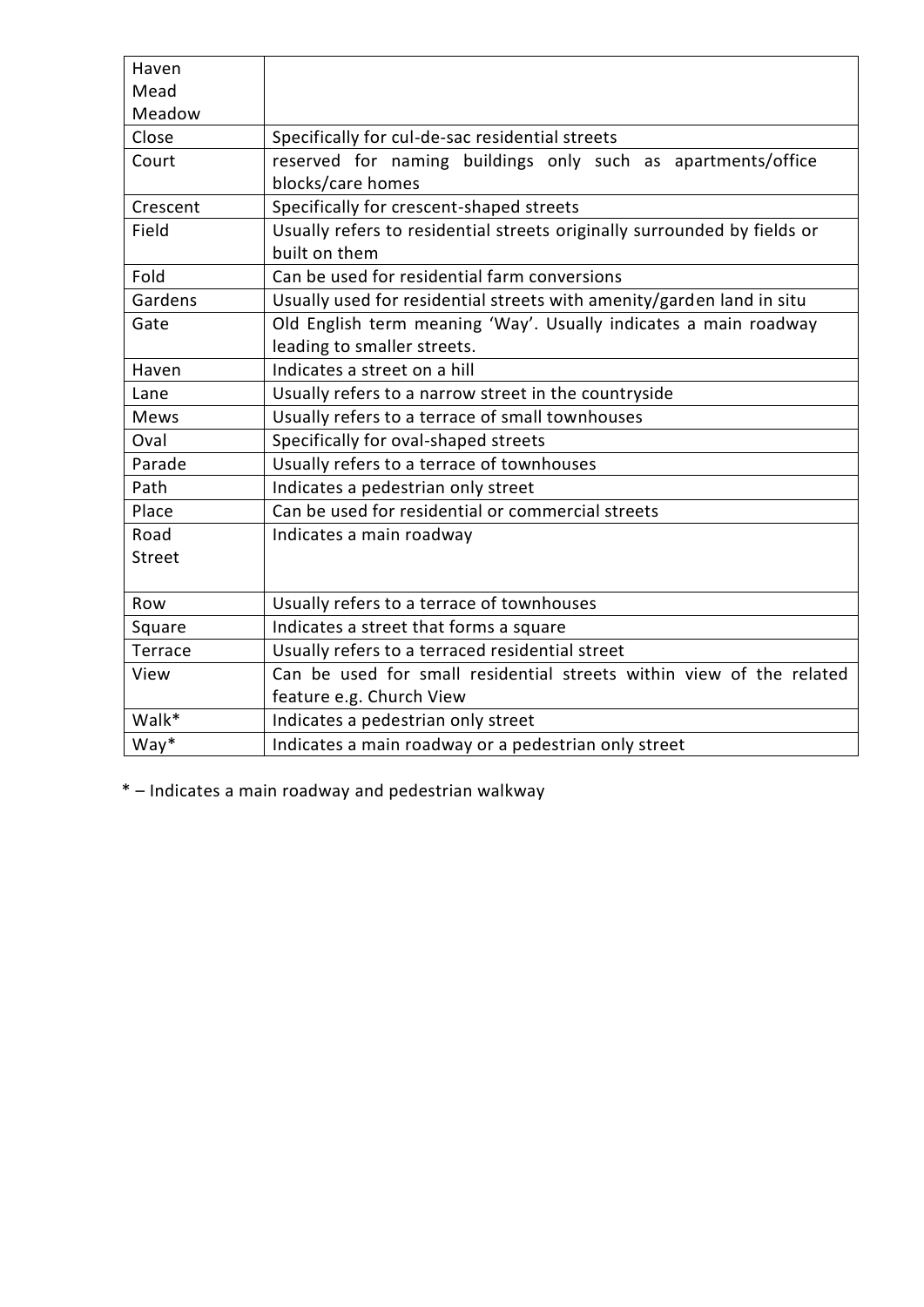### <span id="page-12-0"></span>**11. Numbering Sequence**

#### <span id="page-12-1"></span>**General Guidance on Numbering**

- 11.1 All numbering will start at the beginning of a road (usually the end closest to the town centre).
- 11.2 Numbers will be assigned with odds of the left of the street and evens on the right of the street when standing at the beginning of the street with your back to the town centre.
- 11.3 Only use whole numbers, do not use fractions.
- 11.4 Number 13 will not be used unless the developer specifically requests that it be included.
- 11.5 If the developer's plan does not offer a similar number of properties on both sides of the street the following alternatives will be considered.

#### <span id="page-12-2"></span>**Cul-de-Sac**

- 11.6 If in the case of a small Cul-de-Sac consider consecutive numbering with number one issued to the first house on the left.
- 11.7 If the development consists of a cul-de-sac, consecutive numbering in a clockwise direction will be used, providing that there is little or no likelihood of the road being extended in the future. If there is a chance that the road could be extended, then the road would be numbered as a new street. The approved scheme will be shown on a copy of the approved site layout plan as approved at planning permission. It is advised any amendments to the approved layout (e.g.: removal or addition of house/s) is submitted to us at the earliest possible opportunity.



11.8 In a large Cul-de-Sac we will adopt the above, however if there is scope for future development off the Cul-de-Sac, numbering will be split at the appropriate point.



11.9 If a Cul-de-Sac development is restricted to only one side of the road, number consecutively.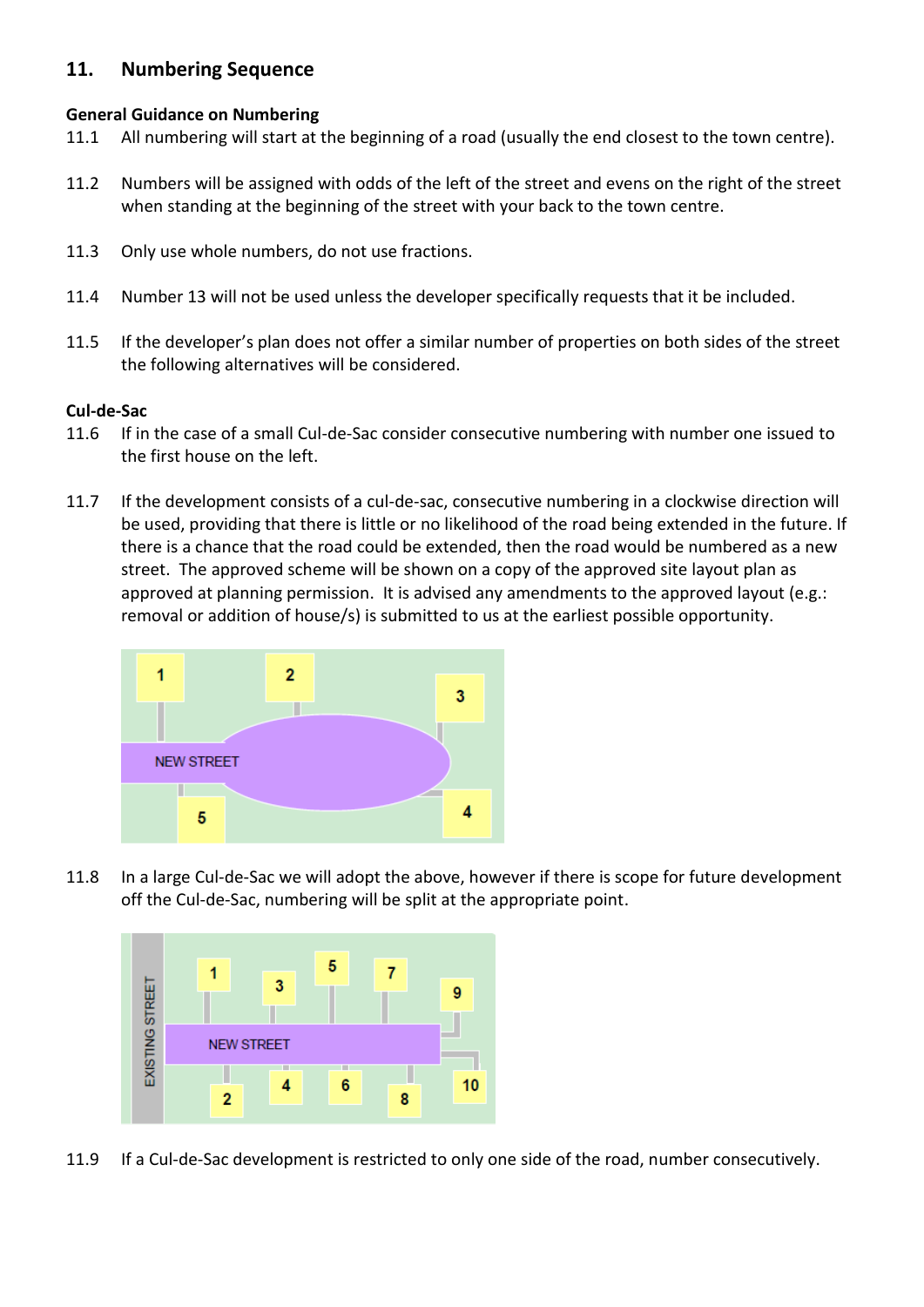#### <span id="page-13-0"></span>**Infilling**

- 11.10 For infill numbering, all available numbers will be used first with letters being applied only when there is no gap in the numbering sequence. The only exception to this is if a property is built on a plot of land preceding No. 1, these properties will normally be named. We will avoid using letters beyond 'C'.
- 11.11 A single plot of infill follows the existing numbering scheme but with the 'A' suffix attached to the lowest adjacent number within the existing scheme.
- 11.12 If multiple infill plots, their naming and numbering will depend on the road from which they are accessed and the style of the development. If there is a large enough gap in the numbering, i.e. the plot of land sits between property numbers 15 and 21, then the houses will normally be considered part of that road and be numbered 17, 19, etc. If this is not the case and the plot of land sits between 15 and 17, they will be numbered 15A, 15B, etc.
- 11.13 In some circumstances, the new development may be allowed a street name of its own, as in a Close or Mews. If this is the case, please refer to the guidelines for naming of new developments (see above).
- 11.14 If a house is built on a plot of land between property numbers, e.g. between 21 and 25, then it will be numbered 23. Where it is not possible to number the new properties with the existing numbering sequence, then up to three plots may be suffixed e.g. 23a, 23b, 23c. If this is not practical, house names will be allowed to be used.



11.15 If two properties are merged into one, the numbering scheme will be in consultation with the owner/developer. The preferred option is the lowest of the old numbers.



11.16 Flats are numbered from the ground floor upwards using the number and Flat 1 etc. The properties are addressed to the road on which the principal entrance is accessed. In this example the property is number 51.

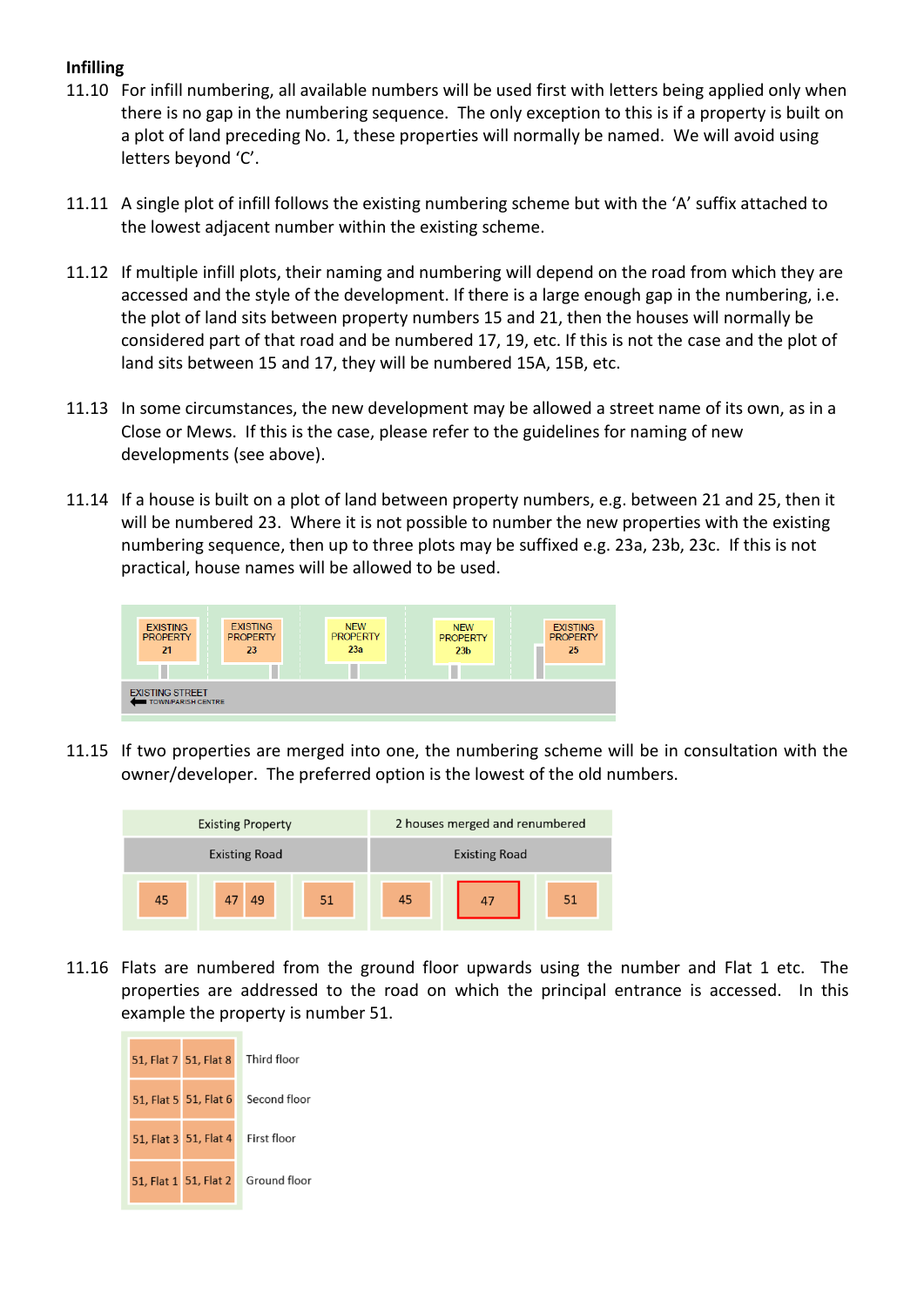## <span id="page-14-0"></span>**12. Re-numbering Existing Properties/Buildings or Re-naming a Street**

- 12.1 Requests can only be accepted from the owner of a property and not tenants for the renaming of a property. A declaration of ownership will therefore be required.
- 12.2 The Local Authority cannot formally add, amend or remove a property name where the property is in the process of being purchased, that is, until the exchange of contracts, although guidance of the acceptability of a name may be given.
- 12.3 There are occasions where existing street naming and numbering is found to be unsatisfactory and changes may need to be made. Examples include:
	- There is confusion over a street's name and/or numbering;
	- A group of residents are unhappy with their street name; or
	- The number of named-only properties in a street is deemed to be causing confusion for emergency and/or postal and delivery services.
- 12.4 All requests for re-numbering re-naming will be properly investigated before deciding on a course of action.

## <span id="page-14-1"></span>**13. Adding a Name or Changing an Existing House Name to Your Property**

- 13.1 If you wish to add a name or change your number or the existing name of your property, requests can only be accepted from the owner of a property and not tenants for the renaming of a property. Confirmation of ownership will therefore be required.
- 13.2 Subject to ownership, there is usually no problem with this. All we ask you to do is inform us of the change in writing or by using our **[online form](https://selfservice.newark-sherwooddc.gov.uk/renderform.aspx?t=40&k=7CD04EB10E5A38E0D2B9E82B6579DB74ECDACB13)**. This will allow our records to be maintained (e.g.: Council Tax and Electoral Register) and for Royal Mail to acknowledge the change.
- 13.3 Royal Mail will only amend their records if notified by the Local Authority.
- 13.4 When considering any new name we require you to not to choose a name that is offensive, aesthetically unsuitable or the same or similar to one that is currently used within close proximity of the property. Duplication can cause issues regarding postal deliveries and callers. Persons wishing to add a name or change a name of their property must provide two suggestions for consideration, detailing which is the first and second choice. If suggestions are not acceptable we will object to the proposal and ask for further suggestions.
- 13.5 In all cases, the name must be used with the number, because omitting postal numbers in place of a name causes complications for deliveries as well as for the emergency services.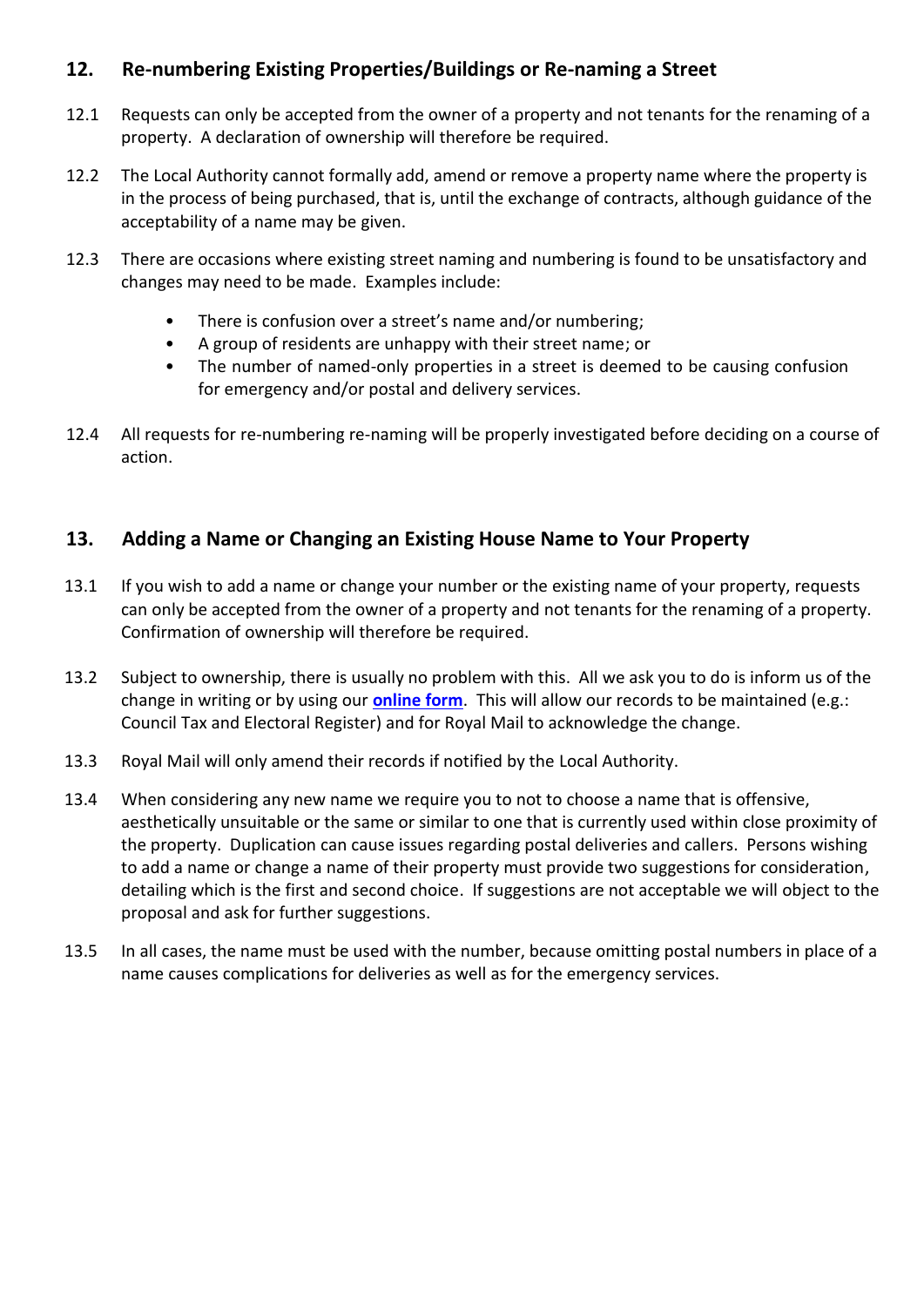## <span id="page-15-0"></span>**14. Changing from a House Number to a Name**

14.1 This is not permitted unless one of the following circumstances apply. The only time a house is given a name as opposed to a number is where there is no logical way of numbering it, or if properties are built on a stretch of land that precedes No. 1 of any street. You may, as stated above, give your house a name, but the number of the house must be retained in the address.

## <span id="page-15-1"></span>**15. Private Streets (Un-adopted)**

15.1 Private Streets have to follow the same naming and numbering procedure as adopted streets and name plates have to be placed in a conspicuous position. The process of applying for a street name and numbering set out within this Policy therefore must be followed. The Council is not liable for the provision, installation or maintenance of these name plates. The developer is responsible for the initial installation and once the properties are sold, the homeowners are jointly liable for maintenance and replacement.

## <span id="page-15-2"></span>**16. Charging - Cost Recovery**

- 16.1 Under Section 93 of the Local Government Act 2003, a local authority may charge for discretionary services. Discretionary services are those services that an authority has the power but not a duty to provide. An authority may charge where the person who receives the service has agreed to its provision, the charge must not exceed the cost of providing the service.
- 16.2 Details of our fees and charges are set out in or Fees and Charges Document: Planning [Development, Planning Policy, Land Charges and Street Naming and Numbering](https://www.newark-sherwooddc.gov.uk/media/newarkandsherwood/imagesandfiles/planningpolicy/pdfs/fees%20and%20charges%20budget%202021-22.pdf) document. Payment can be made by credit or debit card using our website at [www.newark](http://www.newark-sherwooddc.gov.uk/paymentstothecouncil/)[sherwooddc.gov.uk/paymentstothecouncil/.](http://www.newark-sherwooddc.gov.uk/paymentstothecouncil/) Choose 'change to your address' and follow the prompts ensuring you add reference to the address you are seeking to add/amend. . If you have any problems with paying on-line, please contact our Customer Services Team on 01636 650000 giving your name and address.
- 16.3 All charges are to be paid in full prior to any changes being made. Changes to addresses made without contacting the Council's Street Naming and Numbering Department will be not be officially recognised and will not be registered with services and organisations listed in [Appendix C](#page-27-0) nor recognised by Royal Mail.
- 16.4 Fees and charges applicable for the street naming and numbering service will be annually reviewed during the Council's budget setting process and publicised through the Council's agreed communication channels including the website.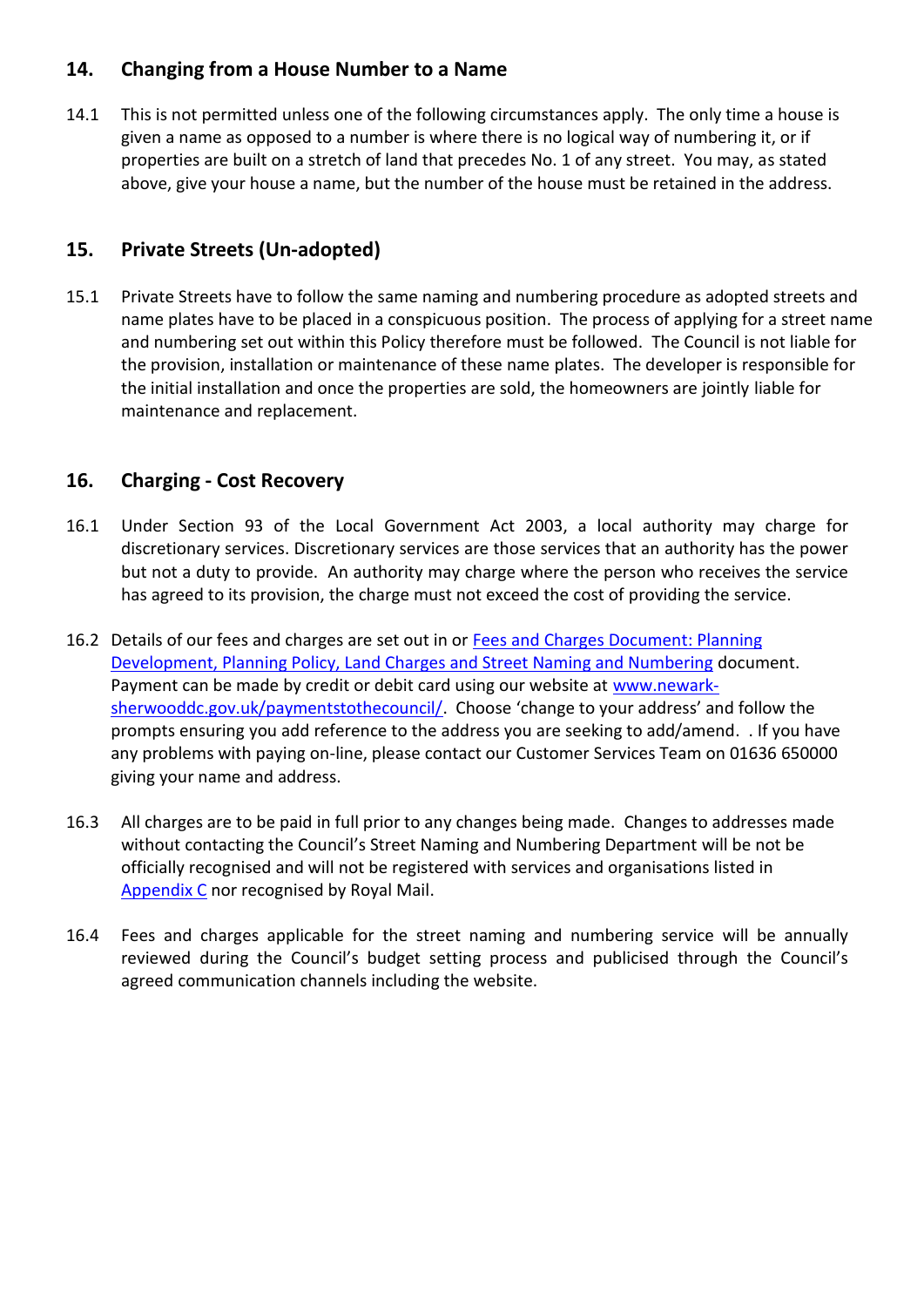## <span id="page-16-0"></span>**17. Claims for Compensation**

- 17.1 The Local Authority is not liable for any claims for compensation arising directly or indirectly from the naming of streets, re-naming of streets, numbering or renumbering of properties.
- 17.2 The property developer should not give any postal addresses, including the postcode, to potential occupiers, either directly or indirectly (for example via solicitors or estate agents) before the official naming and numbering scheme has been issued by the Local Authority. The Council will not be liable for any costs of damages caused by failure to comply with this.

## <span id="page-16-1"></span>**18. Powers of Enforcement /Default Actions**

- 18.1 On occasion it is necessary to consider enforcement action to ensure the display of correct names and numbers. Powers of Street Naming and Numbering enforcement available to the Council is as set out in the legislation referenced herein this policy and produced at [Appendix A.](#page-21-0) Informal action will, in all cases, be attempted first. Where formal action is required, then that person shall be liable to a fine under the provision of Criminal Justice Act 1982.
- 18.2 The service will endeavour to make developers aware of the need for an official address and the process to follow.
- 18.3 In any case where no Street Naming and Numbering application is received, the Council may allocate official addresses for emergency services purposes with no further consultation. Internal notification will be made for Council business purposes only but no external notification will be made for or requests for post codes to be allocated to properties.
- 18.4 If the developer or owner requests an amendment to the allocated naming or numbering at a later date the standard application process and charges current at the time of the application will apply.
- 18.5 Please also note, where street names or previous numbers have been established without reference to us, we have the authority to issue Renaming or Renumbering Orders, under section 64 of the Town Improvement Clauses Act 1847. This legislation also permits a penalty to be applied not exceeding level 1 on the Standard Scale.

#### <span id="page-16-2"></span>**19. Decision**

19.1 A written record of the decision (both the authorised and objected to scheme) will be issued to the requestor. This will also be available for inspection upon request (sent by email or viewed at the Castle House). It is requested that 3 working days' notice is given for inspection.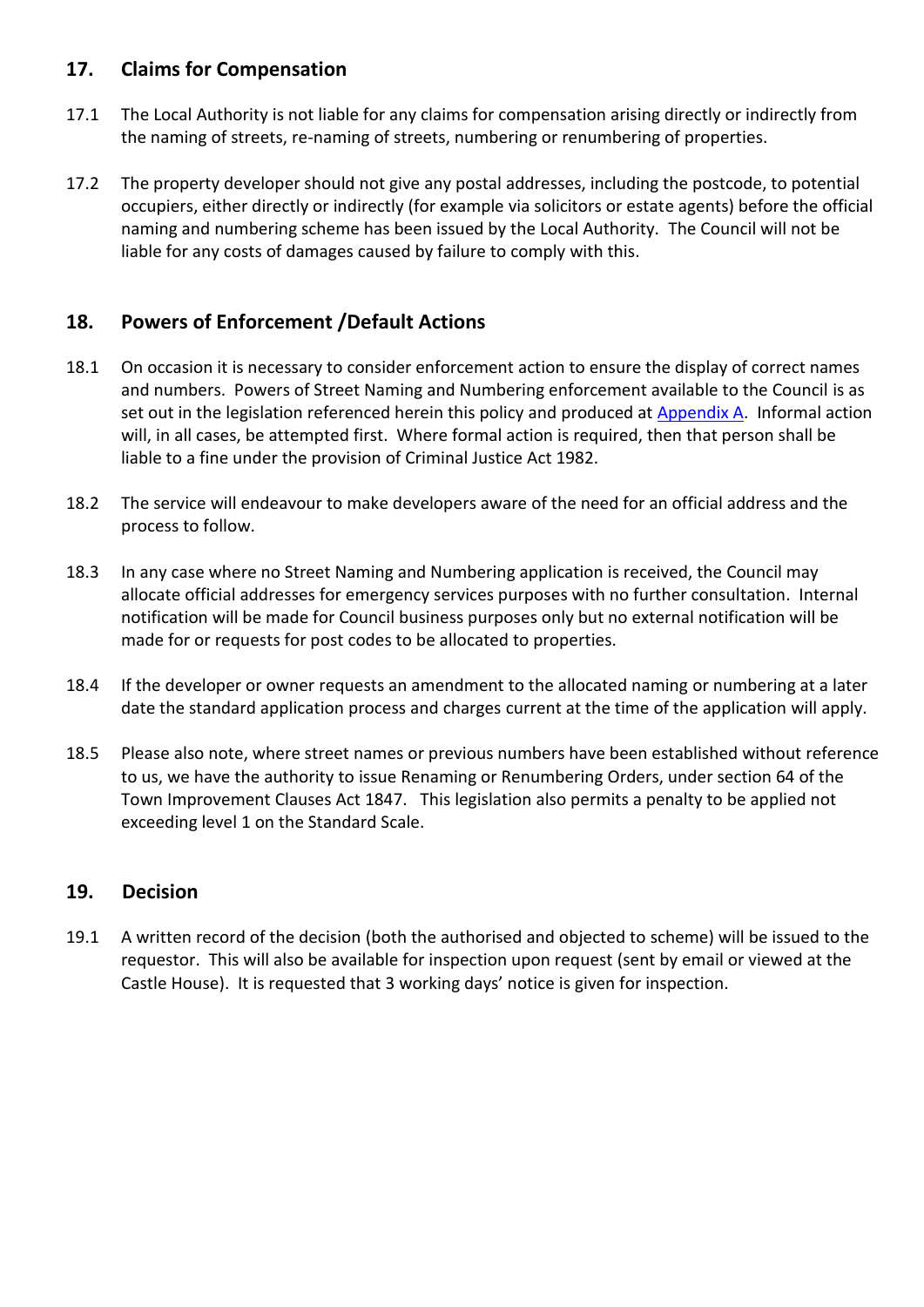## <span id="page-17-0"></span>**20. Responsibility for Property Addressing**

- 20.1 All elements of an address, with the exception of postcode and post town, are defined by the Council. The numbers and names assigned to property and the official names assigned to streets are the intellectual property of the Council.
- 20.2 Allocation of postcodes is managed by Royal Mail and must be confirmed by them. The Council will undertake this process on the applicant's behalf and inform the applicant and other interested parties. The maintenance of postcode information, and any future change to individual postcodes or postcode sectors, is the responsibility of Royal Mail.

**The Council accepts no responsibility or liability for omission of postcode or post town information, nor for any failure of services arising from this omission.**

## <span id="page-17-1"></span>**21. Customer Service and Contacts**

- 21.1 We take great pride in the level of service provided and our dedicated Street Naming and Numbering Officer is on hand to offer guidance. This may include naming suggestions or a site visit to determine the most appropriate numbering or naming scheme. We also provide online forms to allow you to notify us of any change at a time convenient to you. You can contact us by:
	- Website:<https://www.newark-sherwooddc.gov.uk/streetname/> ;
	- Email: streetnaming@newark-sherwooddc.gov.uk; or
	- Telephone: Customer Services 01636 655000.
- 21.2 Your comments are also extremely important to us and we welcome feedback from all our customers. If you wish to praise staff, submit a complaint about our service or processes, or suggest an idea to improve our service, please complete our online form at [www.newarksherwooddc.gov.uk/customercomments.](http://www.newarksherwooddc.gov.uk/customercomments)
- 21.3 We also undertake customer surveys on a regular basis to assess customer satisfaction levels and service improvements from our customer experiences.

## <span id="page-17-2"></span>**22. Limits of Council Responsibility**

- 22.1 The Council is **not** responsible for the following:
	- Allocation of postcodes. This is the responsibility of the Royal Mail.
	- Non-delivery of items to the official address. Issues of this nature should be raised with the appropriate delivery service.
	- The address being unavailable on databases used by third parties. Various third parties refresh their address sets at different frequencies and from various different sources. Address changes can therefore take some time to appear in their systems.
	- Maps not showing new properties or roads (e.g.: Ordnance Survey, satellite navigation systems). Information can take some time to percolate through to third party products and depends on those third party update regimes.
	- Notifying anyone other than those organisations listed in [Appendix C.](#page-27-0)
	- Erection of new name plates. The owner/developer is responsible for the proper provision of street name plates.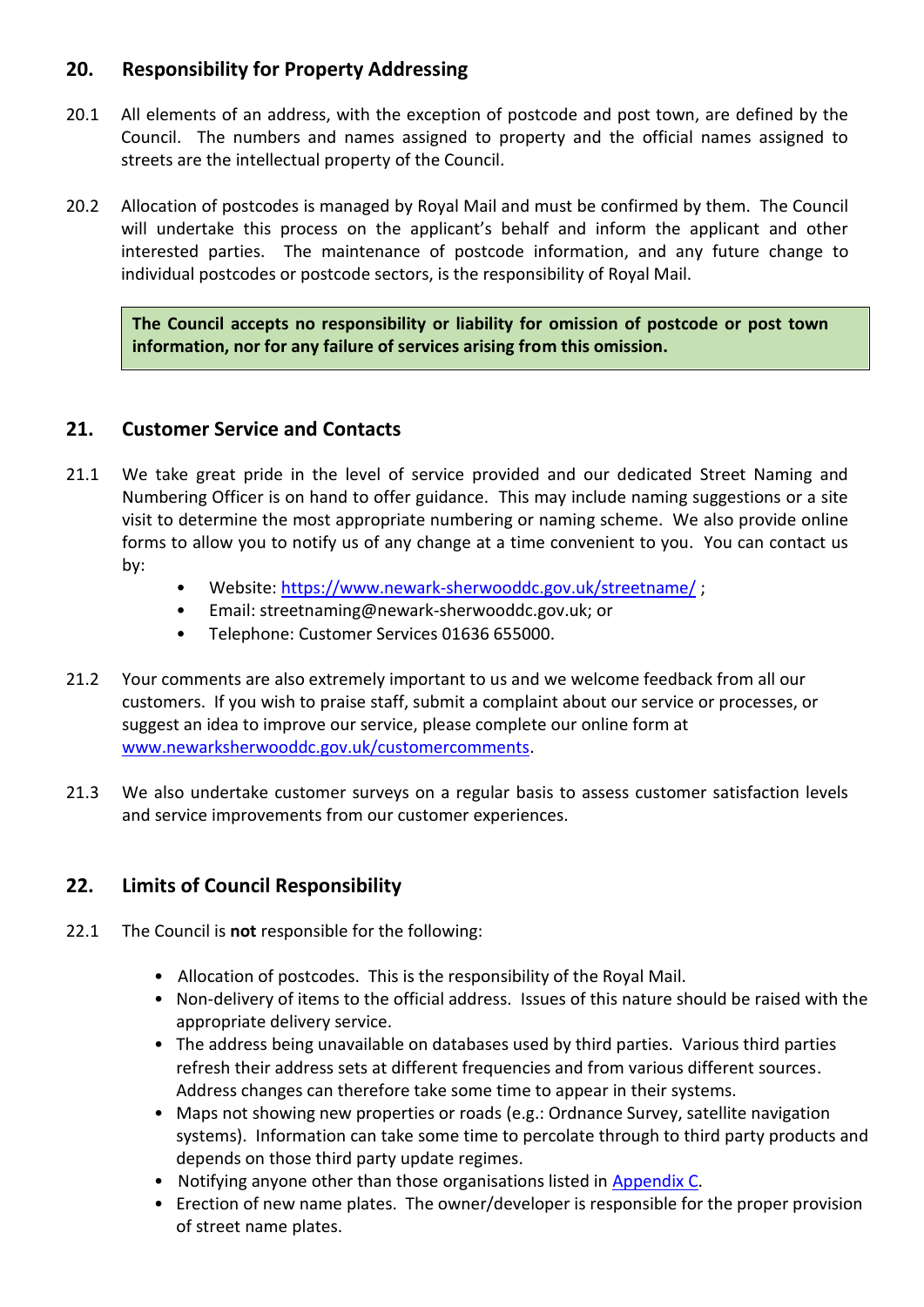## <span id="page-18-0"></span>**23. Street Name Plates**

- 23.1 The Local Authority is responsible for the replacement, erection and repairing of damaged street name plates. Damaged nameplates will be erected and replaced whenever required, taking into account both the financial restraints and requirement. If a replacement name plate is required, please contact our Corporate Property team via email [property@newark-sherwooddc.co.uk.](mailto:property@newark-sherwooddc.co.uk)
- 23.2 Where new street/s are created as part of a development, the costs of supplying and erection of new street nameplates will be borne by the developer. A detailed specification will be provided to the developer to ensure new name plates are to the correct specification. Once installed by the developer, maintenance of the name plates will then be taken over by the Local Authority.
- 23.3 Where a street is approached only from one direction only one nameplate will be erected and this will face the direction from where the traffic will be approaching. Where a road can be approached from both directions, name plates on either side of the junction will be erected. Name plates will also be erected at any junction or entrance onto the street.
- 23.4 All new and replacement name plates will be constructed of recyclable material.
- 23.5 All requests for no through road symbols to be added to street name plates will only be considered when erecting new nameplates. If the need for a no through road symbol arises and the street nameplate is not in need of replacement, then the request should be sent to [Nottinghamshire](https://www.nottinghamshire.gov.uk/transport/roads/report-damaged-structures-furniture-or-signs) [County Council.](https://www.nottinghamshire.gov.uk/transport/roads/report-damaged-structures-furniture-or-signs)

#### <span id="page-18-1"></span>**24. Retention of Documentation**

#### <span id="page-18-2"></span>**How long will you retain the information for?**

24.1 We will retain documentation relating to the street naming and numbering function in accordance with the following retention periods.

| <b>Function</b>                                 | <b>Retention Action</b>                         |
|-------------------------------------------------|-------------------------------------------------|
| Application for a new street name and to        | Destroy 6 years after last action               |
| rename and existing street                      |                                                 |
| Application for new property number or name     | Destroy 6 years after last action               |
| and to renumber or rename an existing           |                                                 |
| property                                        |                                                 |
| Official decision document and plan approving   | Permanent                                       |
| a new street name or approving a rename to      |                                                 |
| an existing street                              |                                                 |
| Official decision document and plan approving   | Permanent                                       |
| a new property number or name and               |                                                 |
| approving a renumber or rename to an            |                                                 |
| existing property                               |                                                 |
| Request to Royal Mail for postcode allocation   | Destroy 6 years after last action               |
| Confirmation from Royal Mail of postcode        | Destroy 6 years after last action               |
| allocation                                      |                                                 |
| New street name and renamed street              | Destroy 6 years after last action               |
| allocation or distribution document.            |                                                 |
| New property number or name and renumber        | New property number or name and renumber        |
| or rename to an existing property allocation or | or rename to an existing property allocation or |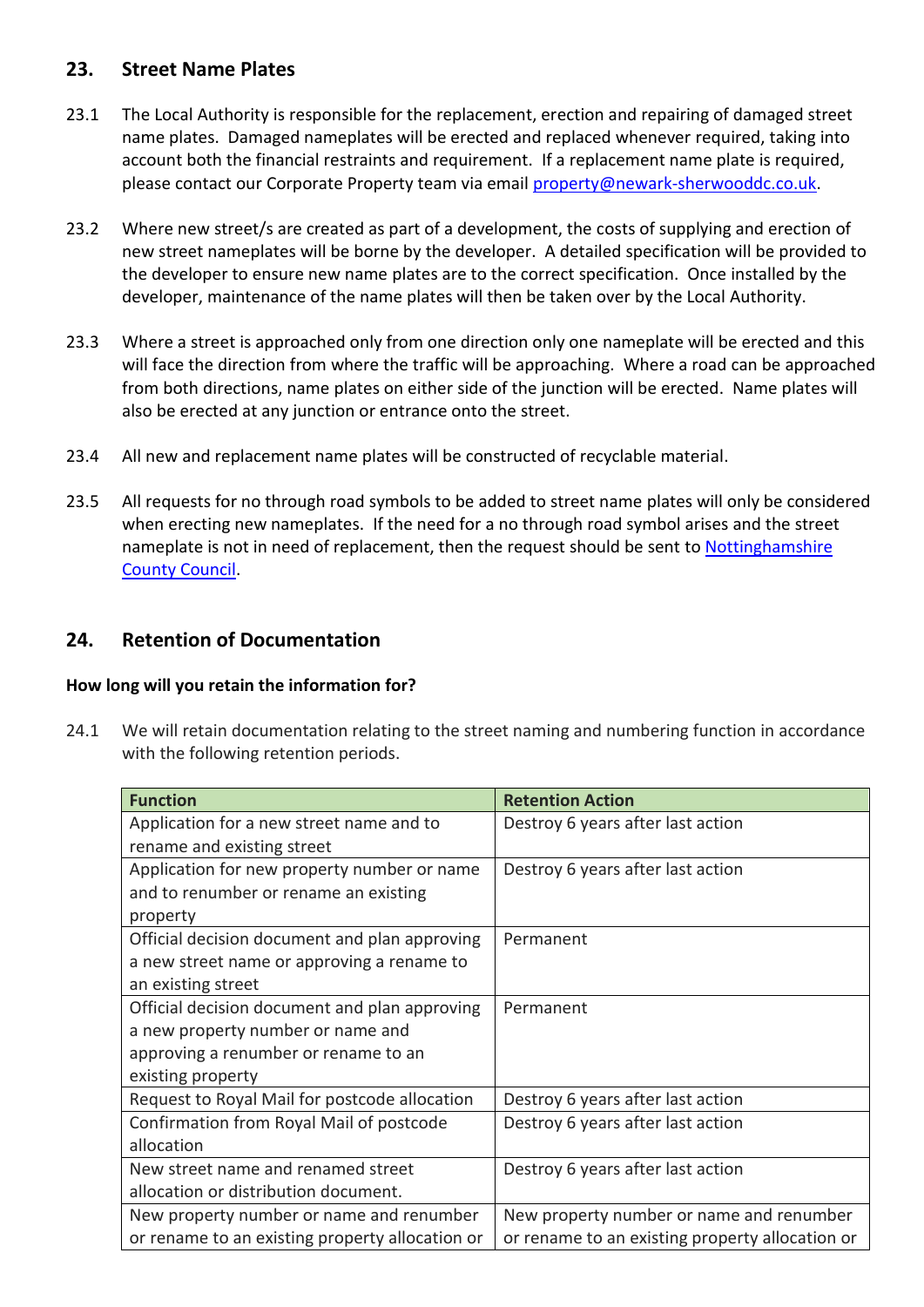| distribution document                       | distribution document             |
|---------------------------------------------|-----------------------------------|
| Working files relating to Street Naming and | Destroy 4 years after last action |
| Numbering                                   |                                   |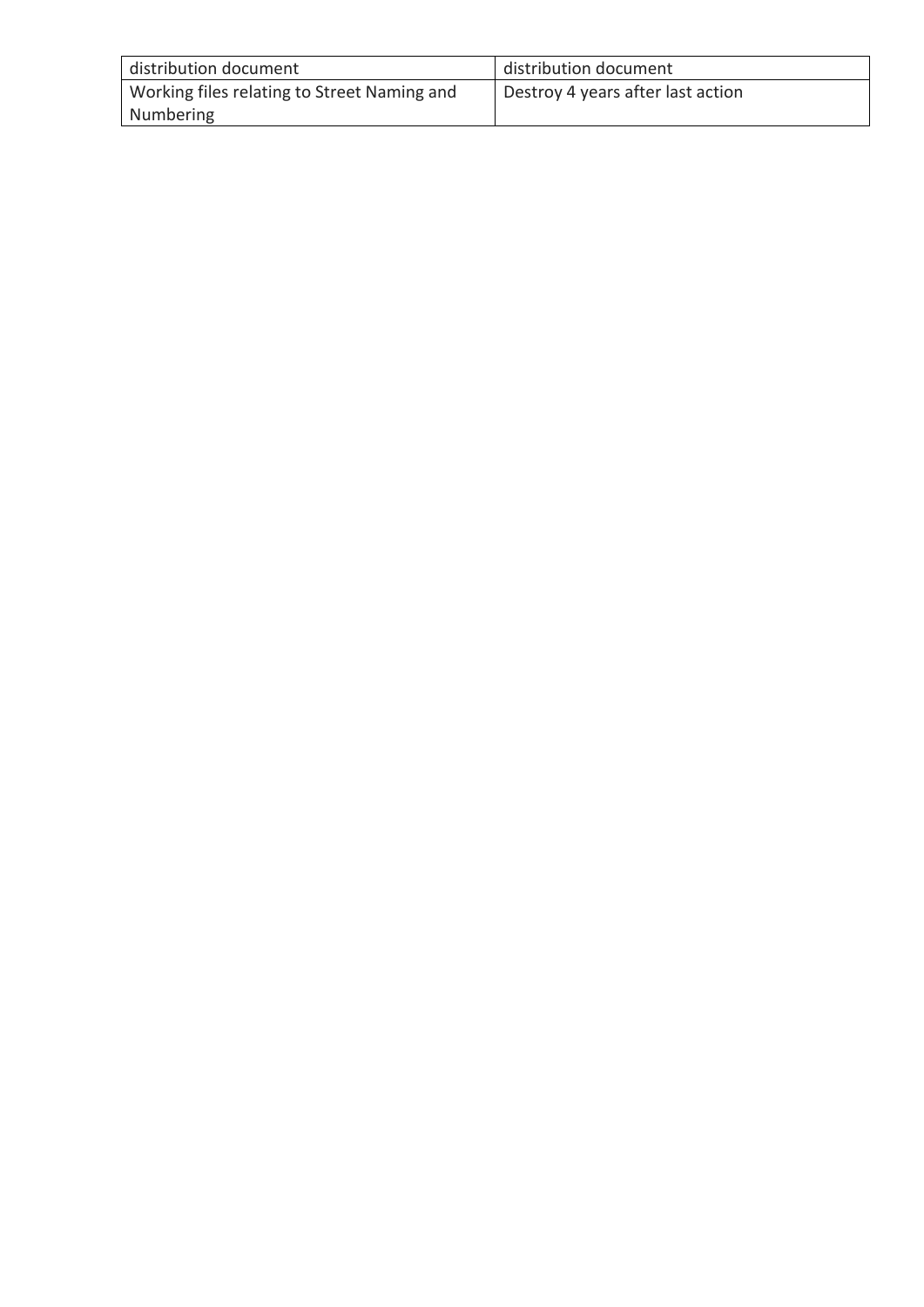## <span id="page-20-0"></span>**Glossary**

| Applicant         | Person or people who submitted the SNN application and accept responsibility<br>for the naming and/or numbering of properties and/or streets.<br>Sometimes referred to as developer.                                                                                                        |
|-------------------|---------------------------------------------------------------------------------------------------------------------------------------------------------------------------------------------------------------------------------------------------------------------------------------------|
| ASG               | Associated Street Gazetteer - refers to Street information in an LLPG that is<br>present in GeoHub.                                                                                                                                                                                         |
| Conversion        | Development which involves the internal and/or external modification of an<br>existing building to create new properties.                                                                                                                                                                   |
| Developer         | Person or people who submitted the SNN application and accept responsibility<br>for the naming and/or numbering of properties and/or streets.<br>Sometimes referred to as applicant.                                                                                                        |
| Development       | Defined as the construction, modification, or subdivision of any building which<br>requires planning permission and results in the creation of a new addressable<br>object. This does not include replacement properties.                                                                   |
| Infill            | A development site which occurs either between two existing properties, at the<br>end of a row of existing properties, or in the grounds of an existing property.                                                                                                                           |
| <b>LLPG</b>       | Local Land and Property Gazetteer - Local Authority list of addresses within its<br>boundary.                                                                                                                                                                                               |
| <b>LSG</b>        | The Local Street Gazetteer (LSG) - database of all street information compiled by one<br>of the 172 Highway Authorities in England and Wales. Nottinghamshire County<br>Council are custodians of the LSG.                                                                                  |
| <b>NAG</b>        | National Address Gazetteer - brings together address information from local<br>authorities and Ordnance Survey to create a 'national address gazetteer database',<br>providing one definitive source of accurate publicly-owned spatial address data for<br>the whole of the public sector. |
| <b>NSG</b>        | National Street Gazetteer - holds authoritative information for all the streets in<br>England and Wales. Nottinghamshire County Council are custodians of the LSG.                                                                                                                          |
| <b>PAF</b>        | Postal Address File - the address database owned and maintained by Royal Mail.                                                                                                                                                                                                              |
| Plot              | Area of land, property or structure of fixed location having occupation, ownership or<br>function.                                                                                                                                                                                          |
| Postal<br>Address | The official designation of the property. It indicates that the property has its own post<br>box or letter box. The postal address is allocated a postcode and post town to assist<br>with the delivery of mail and services such as utilities.                                             |
| Property          | Residential or commercial building.                                                                                                                                                                                                                                                         |
| SNN               | Street Naming and Numbering - function by which streets and properties are<br>officially named.                                                                                                                                                                                             |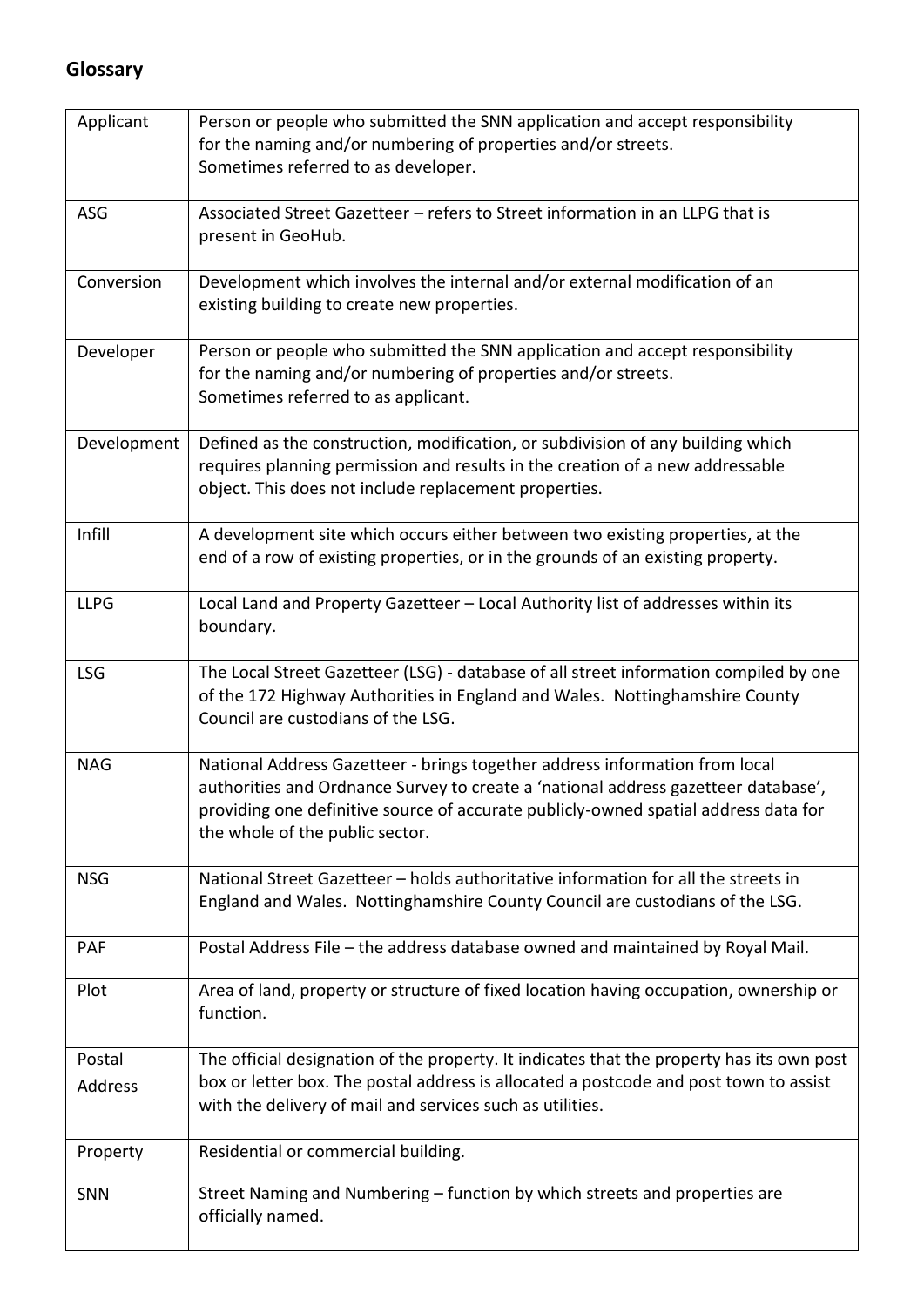<span id="page-21-0"></span>

| <b>UPRN</b> | Unique Property Reference Number - unique number given to each property or piece<br>of land to which an address will be applied. The address may change but the UPRN<br>remains the same. You can view your address (UPRN) on www.FindMyAddress.co.uk |
|-------------|-------------------------------------------------------------------------------------------------------------------------------------------------------------------------------------------------------------------------------------------------------|
| <b>USRN</b> | Unique Street Reference Number – provides start and end point for a street within<br>the ASG. Refers to Street information in the LLPG only.                                                                                                          |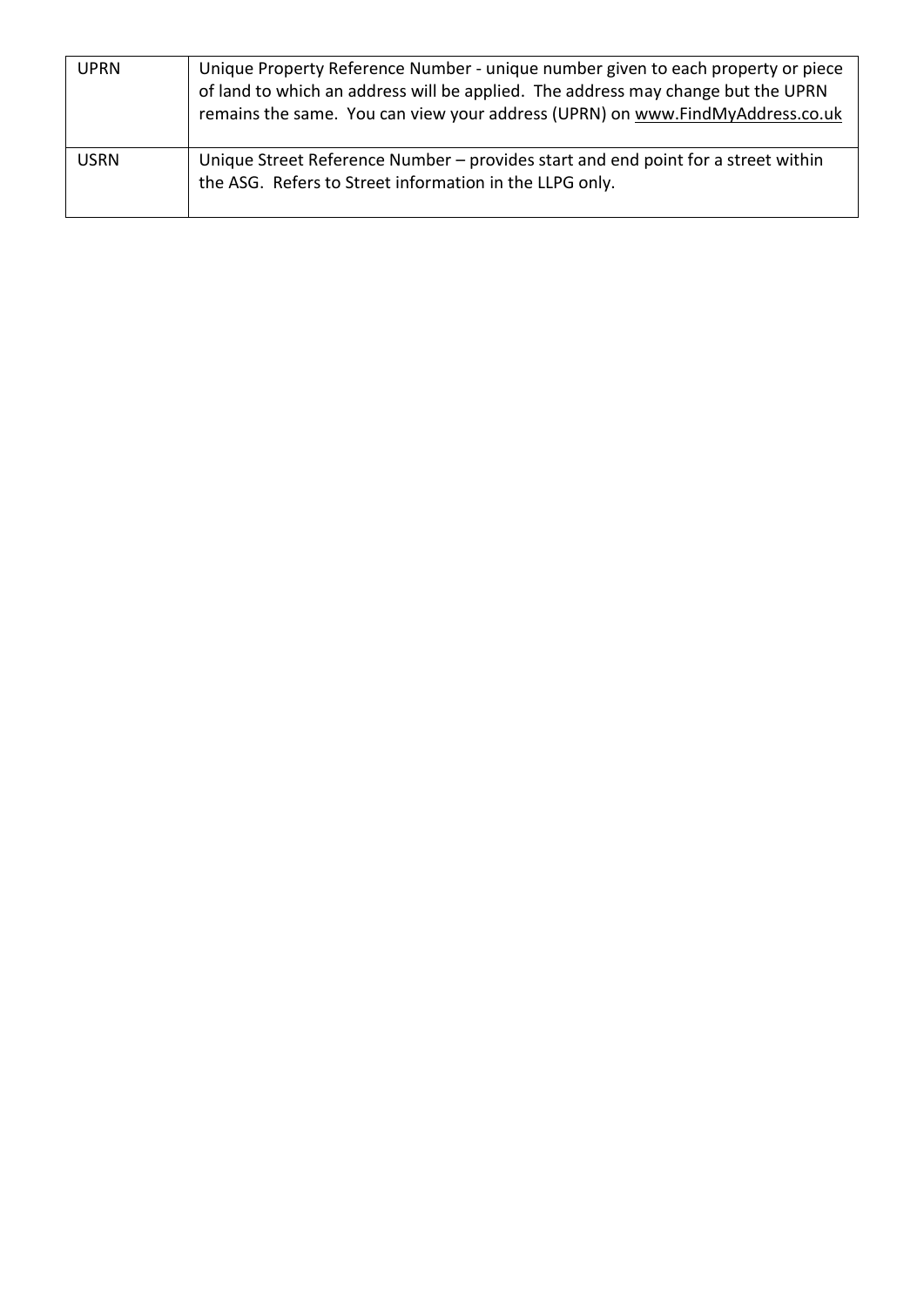## <span id="page-22-0"></span>**Appendix A — Legislation**

#### <span id="page-22-1"></span>**Legislation Section 64: Town Improvement Clauses Act 1847 - Houses to be numbered and streets named**

"The commissioners shall from time to time cause the houses and buildings in all or any of the streets to be marked with numbers as they think fit, and shall cause to be put up or painted on a conspicuous part of some house, building, or place, at or near each end, corner, or entrance of every such street, the name by which such street is to be known; and every person who destroys, pulls down, or defaces any such number or name, or puts up any number or name different from the number or name put up by the commissioners, shall be liable to a penalty not exceeding [level 1 on the standard scale] for every such offence".

#### <span id="page-22-2"></span>**Section 65: Town Improvement Clauses Act 1847 - Numbers of houses to be renewed by occupiers**

"The occupiers of houses and other buildings in the streets shall mark their houses with such numbers as the commissioners approve of, and shall renew such numbers as often as they become obliterated or defaced; and every such occupier who fails, within one week after notice for that purpose from the commissioners, to mark his house with a number approved of by the commissioners, or to renew such number when obliterated, shall be liable to a penalty not exceeding [level 1 on the standard scale], and the commissioners shall cause such numbers to be marked or to be renewed, as the case may require, and the expense thereof shall be repaid to them by such occupier, and shall be recoverable as damages."

#### <span id="page-22-3"></span>**Section 17: Public Health Act 1925 - Notice to urban Local Authority before street is named**

- 1) Before any street is given a name, notice of the proposed name shall be sent to the urban authority by the person proposing to name the street.
- 2) The urban authority, within one month after the receipt of such notice, may, by notice in writing served on the person by whom notice of the proposed name of the street was sent, object to the proposed name.
- 3) It shall not be lawful to be set up in any street an inscription of the name thereof
	- a) until the expiration of one month after notice of the proposed name has been sent to the urban authority under this section; and
	- b) where the urban authority have objected to the proposed name, unless and until such objection has been withdrawn by the urban authority or overruled on appeal; and any person acting in contravention of this provision shall be liable to a penalty not exceeding [level 1 on the standard scale] and to a daily penalty not exceeding [£1].
- 4) Where the urban authority serve a notice of objection under this section, the person proposing to name the street may, within twenty-one days after the service of the notice, appeal against the objection to a Magistrates court".

#### <span id="page-22-4"></span>**Section18: Public Health Act 1925 - Alteration of name of street**

- 1) "1) The urban authority by order may alter the name of any street, or part of a street, or may assign a name to any street, or part of a street, to which a name has not been given.
- 2) Not less than one month before making an order under this section, the urban authority shall cause notice of the intended order to be posted at each end of the street, or part of the street, or in some conspicuous position in the street or part affected.
- 3) Every such notice shall contain a statement that the intended order may be made by the urban authority on or at any time after the day named in the notice, and that an appeal will lie under this Act to a petty Magistrates Court against the intended order at the instance of any person aggrieved.
- 4) Any person aggrieved by the intended order of the local authority may, within twenty-one days after the posting of the notice, appeal to a Magistrates court".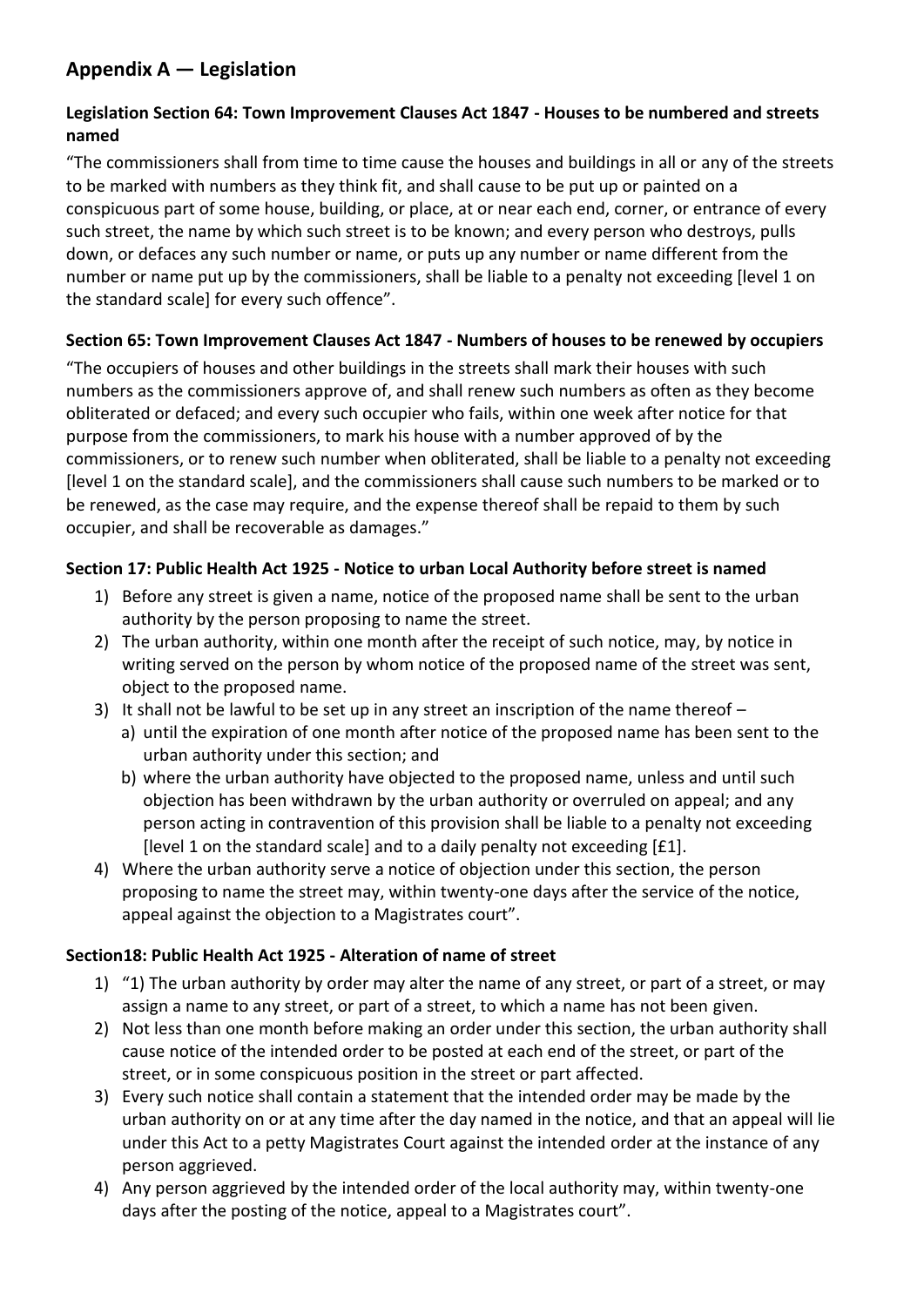## <span id="page-23-0"></span>**Appendix B — Frequently Asked Questions**

#### **How long will my application or query take?**

We will endeavor to respond to all enquiries within 5 to 10 working days however, complex enquiries may take up to 10 working days. Every effort is made to acknowledge receipt of emails but this is not always possible. Nevertheless, please be assured your enquiry will be dealt with as quickly as possible.

Applications for naming of new streets will be decided on or before the expiration of one calendar month. In the event of no response being provided, the naming may go ahead. Applications for the re-naming of an existing named street or part of a street will be determined within approximately 6 weeks.

#### **I want to give my house a name?**

If your property is located on a numbered road, we do not have any objections to you supplementing your address unofficially for your own purposes. If you choose to do this, it will not be recognised against the property number in any database. If however, you wish for the name to be officially recognised against the number, an application will be required to ensure the name does not duplicate any existing properties of the same name. The relevant application fee will be payable. Under both circumstances, the number must be retained in the address. The number is the official identifier for your property and must always be used when quoting your address.

#### **I want to change my house name?**

An application must be made to the Council's Street Naming and Numbering department. Requests will be dealt with in accordance to the guidance outlined in 'Adding a Name or Changing an Existing [House Name to Your Property'](#page-14-1) within this policy.

#### **I've moved in to a new property and my address is not being recognised?**

If your property is within a large development, the developer is advised when official address confirmation is sent to them that we need to be notified when the properties are nearing completion and becoming occupied. This is so we can advise Royal Mail to make the postal addresses live. Until properties are complete to a standard where they can receive mail, Royal Mail will hold the addresses in their 'not yet built file' database until they are required to be used for mail delivery. To make a postal address 'live' on their Property Address Finder (PAF), please use Royal Mails [online contact form.](https://business.help.royalmail.com/app/webforms/addressdevelopment/track/AvNXaQqODv8S~VKoGoEe~yJpNc0qIi75Mv8P~zj~PP~G) The form requests all relevant information to allow them to deal with your request quickly and efficiently.

Alternatively, it may be that a request has not been made to us for naming/numbering the new properties. We are the street naming and numbering authority and addresses created by any other means are not official and will not be officially recognised. In these circumstances, you are likely to experience problems of address recognition. Royal Mail will only take instruction from us to add new addresses to their Postal Address File. Once we have received an application, a name or number will be applied and confirmed accordingly. We will then notify interested parties of the new address. You should contact the developer or seller of your house to find out if they have made an application to us.

#### **My property is new, the postcode is showing on Royal Mail's website but it's still not being recognised?**

Once an official address has been issued and Royal Mail includes the information on their database, it will be up to companies using an address database to ensure their records are up to date. The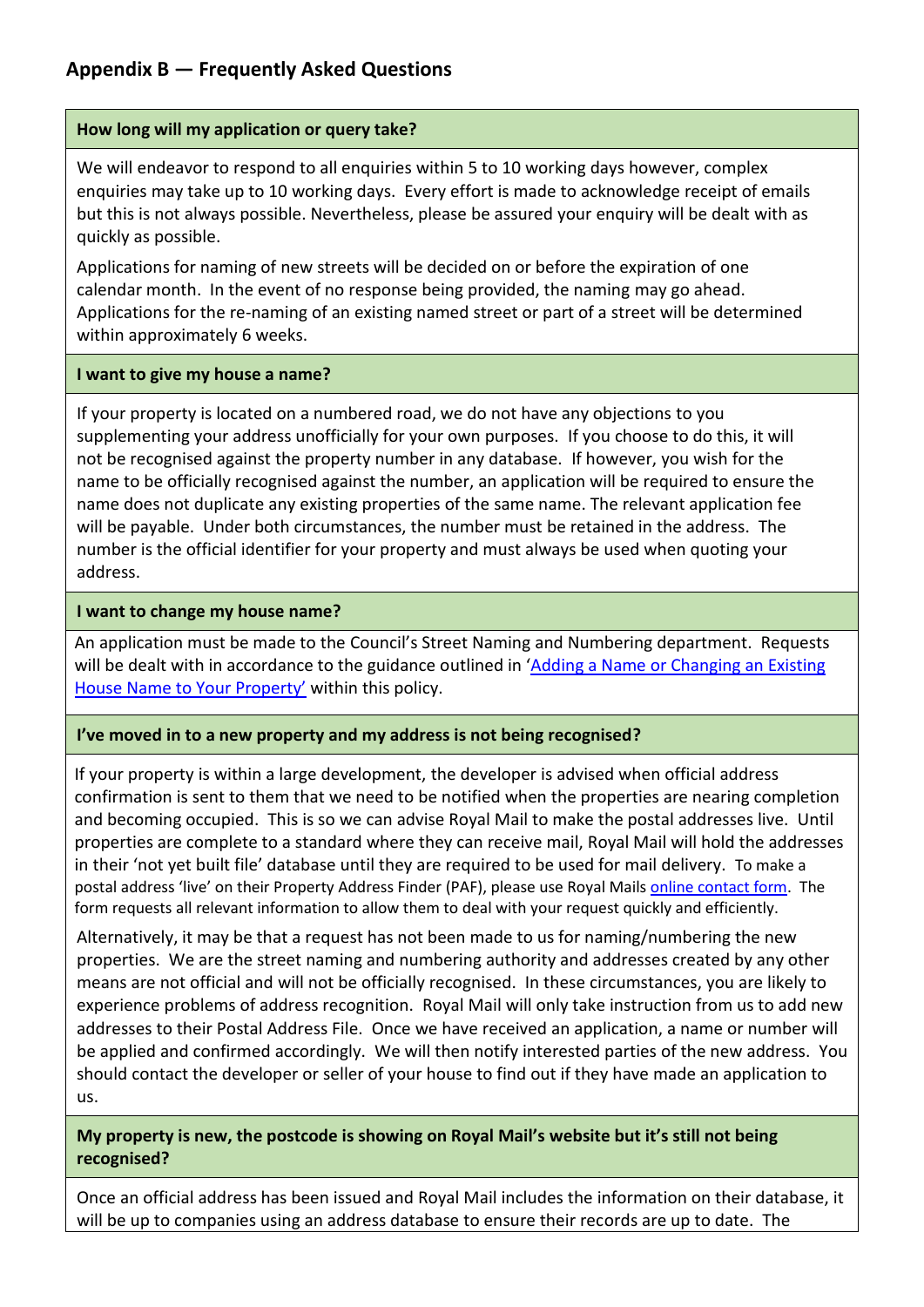frequency of companies updating their data varies and therefore a delay in companies recognising the new address is possible.

The Council has no legal obligation to notify any external bodies of any address changes or additions. Address changes are processed in our Local Land and Property Gazetteer (LLPG) and these are then amended in the National Land and Property Gazetteer (NLPG). The NLPG is made available to external bodies via the AddressBase products from Ordnance Survey (OS). We do our best to notify some external bodies such as the emergency services and the land registry of address changes, but our contacts list is not conclusive and we accept no responsibility for any address data sourced by any other means/held by another party.

#### **Who should apply?**

You need to contact us if:

- You want to add a name or rename your existing property;
- You are undertaking conversion of residential, commercial or industrial premises, which will result in the creation of new properties or premises or renaming of old properties;
- You are planning to build a single property or small development; or
- You are a developer planning a new housing or commercial development.

It is important to note that if a development results in the creation of new properties, utility companies will not install services without an official postal address, including postcode.

#### **I'm experiencing mail delivery problems?**

Are you using the correct address details and postcode? The address officially issued by the local authority will be given to Royal Mail for them to allocate a postcode. This is then the address that must be used. If you are using any other alternative, particularly postcode, it may cause problems. We do not have any responsibility for the effective delivery of mail and would therefore advise you contact Royal Mail customer services directly.

#### **I don't think my postcode is correct?**

We do not have any jurisdiction over postcodes as these are owned by Royal Mail. Royal Mail does have a facility on their website [\(https://www.royalmail.com/find-a-postcode\)](https://www.royalmail.com/find-a-postcode) where you can look up a postal address and postcode. The information shown on their website will be the details held on their Postal Address File.

If you have checked Royal Mail and we are not holding the correct postcode, let us know.

#### **Can you tell me the origin of my road name please?**

Although we may hold some records of road name origins, particularly recent developments, our records are not exhaustive. Our local libraries (located across the District) may hold information in archive or alternatively try contacting local historian groups who may be able to assist.

#### **My address differs between Council departments?**

Ideally, every property should have one unique address. For new developments, road names are allocated and properties numbered on to the road accordingly. These properties should not therefore experience any address discrepancies.

However, where departments have historically held their own addresses and variations of addresses, they may not match that being held within the Local Land and Property Gazetteer immediately. We are endeavouring to ensure that these discrepancies are resolved as quickly as possible and with minimal impact on property owners.

Please bear in mind that some departments are restricted to time of the year when changes can be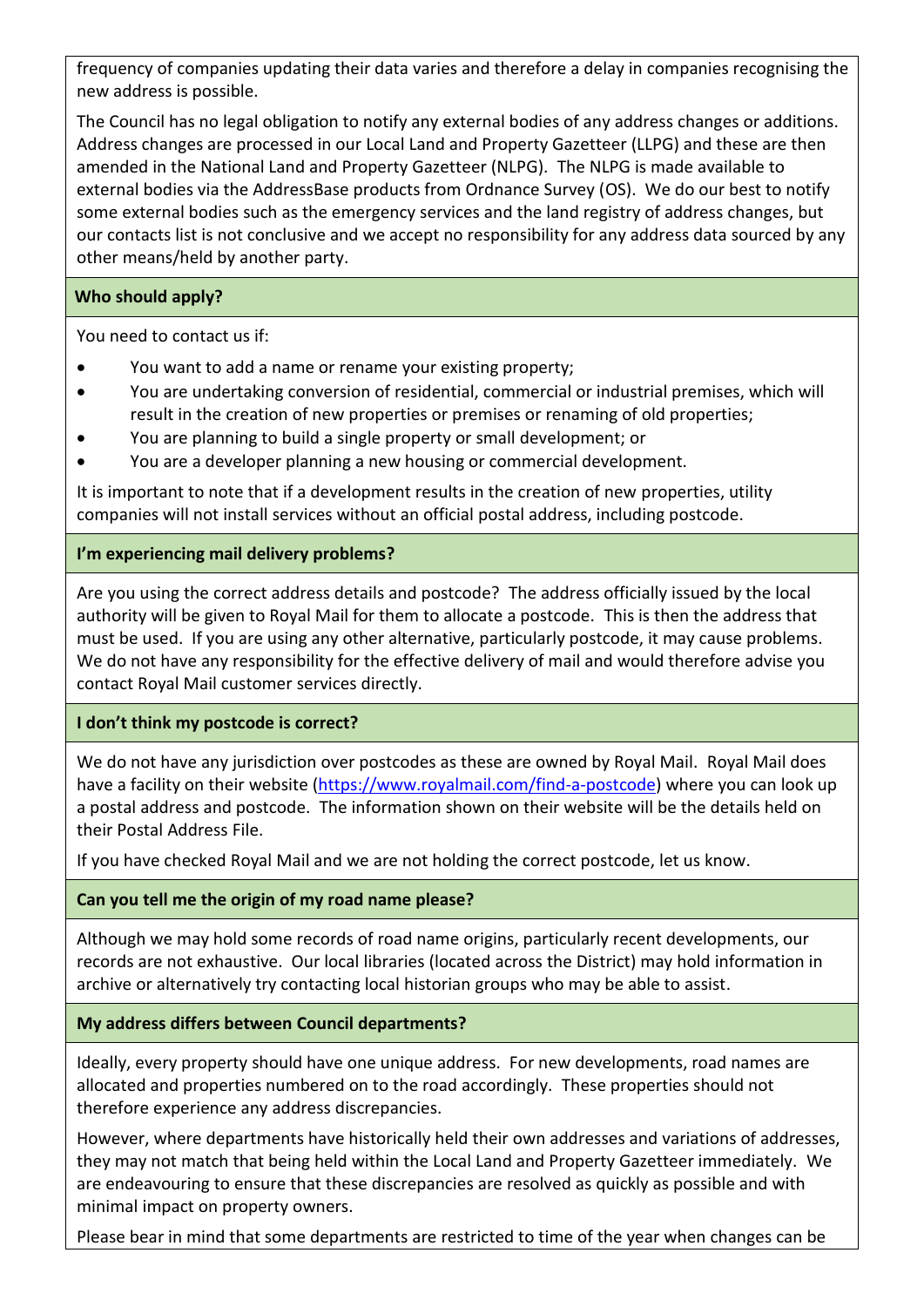made. For example, the Electoral Register can only make major changes immediately prior to a new register being published. Address changes made at any other time may not be recognised by credit agencies. If this causes problems for you, the electoral services team may be able to help by providing you with a letter confirming your entry on the current register. There may be a charge for this service. Please contact [Voting@newark-sherwooddc.gov.uk](mailto:Voting@newark-sherwooddc.gov.uk) for further information.

#### **I think the name of the road being used is incorrect?**

Please see our guidance in this policy for '[Re-numbering Existing Properties/Buildings or Re-naming a](#page-14-0)  [Street'](#page-14-0).

#### **I've built some new dwellings/units and need addresses for them?**

It is the Council's responsibility to name and number new developments/roads. An application should be submitted to us for official addresses to be issued.

Addresses obtained by any other means will not be official and could therefore be changed. The Council will not accept liability for any costs incurred by the process not being correctly followed.

If you are in doubt, please contact the Street Naming and Numbering team who will be more than happy to help.

#### **The details on my postal address are not correct?**

Royal Mail creates a postal address from address details issued by the council.

We would therefore advise you contact us prior to contacting Royal Mail, unless your query is specifically relating to delivery of mail or a postcode query.

If you approach Royal Mail first, they are likely to direct you to us depending on the nature of your enquiry.

If your property is new and you have not been issued an official address through the street naming and numbering process, Royal Mail will direct you to us.

If your property has existed for several years but has never been recognised by Royal Mail, you will need to contact us for us to direct Royal Mail accordingly.

**I have been paying council tax on my new property for several years but no one else seems to recognise the address**

If your property has not been through the street naming and numbering process, your address is unlikely to be recognised even though the council tax department have used the address they have been given.

Council tax is a different department to Street Naming and Numbering and therefore datasets do not always match even though every effort is made to ensure they do.

An application will be necessary so that the property can be subjected to the same criteria and checks outlined in this policy. We would particularly draw your attention to 'Adding a Name or Changing an Existing House [Name to Your Property'](#page-14-1).

The address held by our Revenues Department may therefore be subject to change once official naming and numbering has been issued. Alternatively, they will adopt the address we issue them as being the official address, particularly where the street naming and numbering process hasn't been followed.

#### **I would like to report a street name plate that is missing or damaged**

If your development is new, the developer is responsible for providing the name plate. Please contact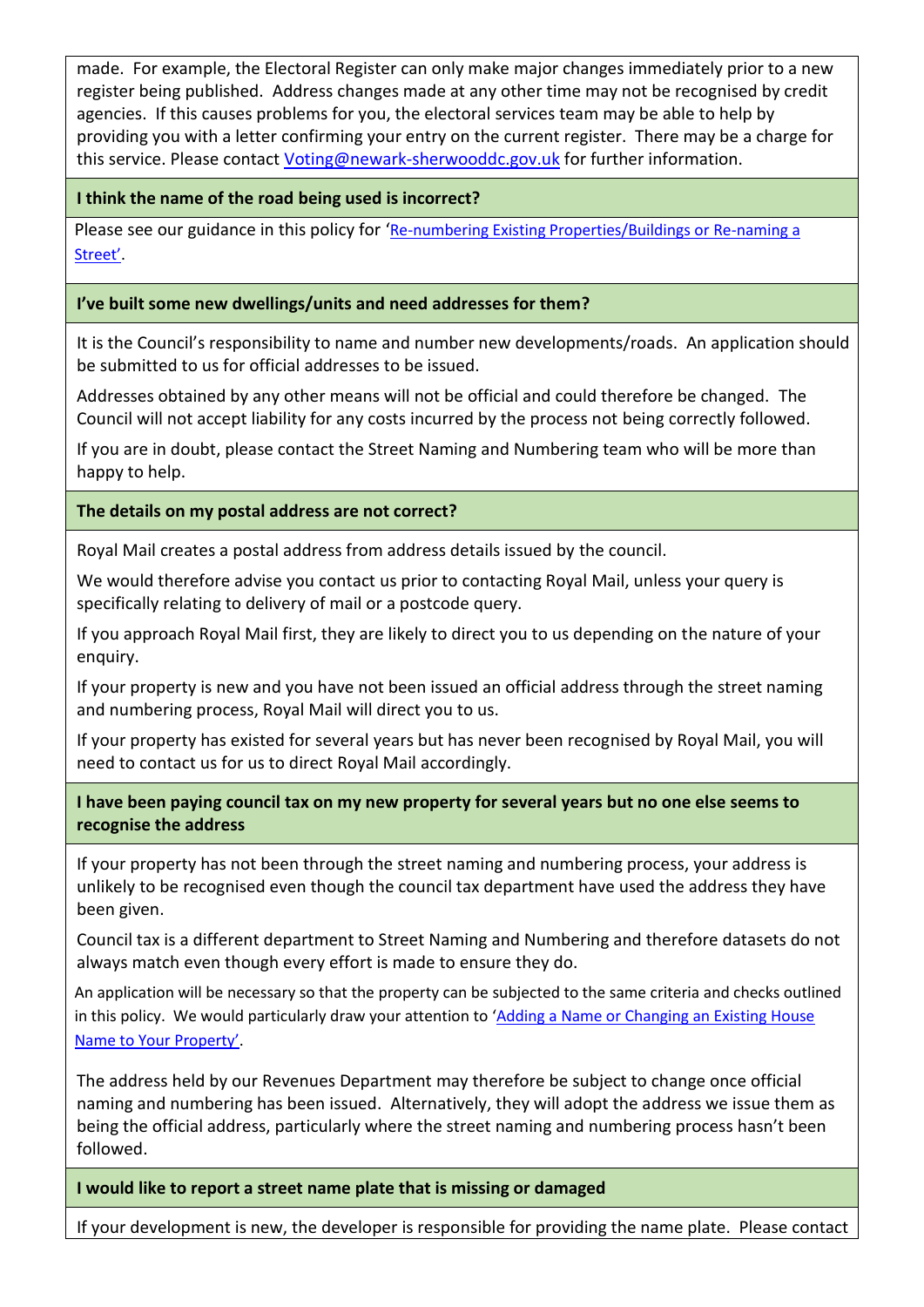them directly. For any damaged or other missing name plate, our Corporate Management team is responsible. Please contact them via email [property@newark-sherwooddc.gov.uk](mailto:property@newark-sherwooddc.gov.uk)

**I would like to speak to a member of the Street Naming and Numbering team**

If you can't find the answer to your question on our website at [www.newark-sherwooddc.gov.uk,](http://www.newark-sherwooddc.gov.uk/) please contact via 'phone, email or letter, details below:

Tel: 01636 650000

Email: [streetnaming@newark-sherwooddc.gov.uk](mailto:streetnaming@newark-sherwooddc.gov.uk)

By post: Newark and Sherwood District Council, Planning Development Business Unit, Castle House, Great North Road, Newark on Trent, NG24 1BY

**Why will only names of the deceased be considered 20 years after their death?**

This is to help ensure that the decision about whether or not to shortlist a candidate is made with a sufficient degree of hindsight.